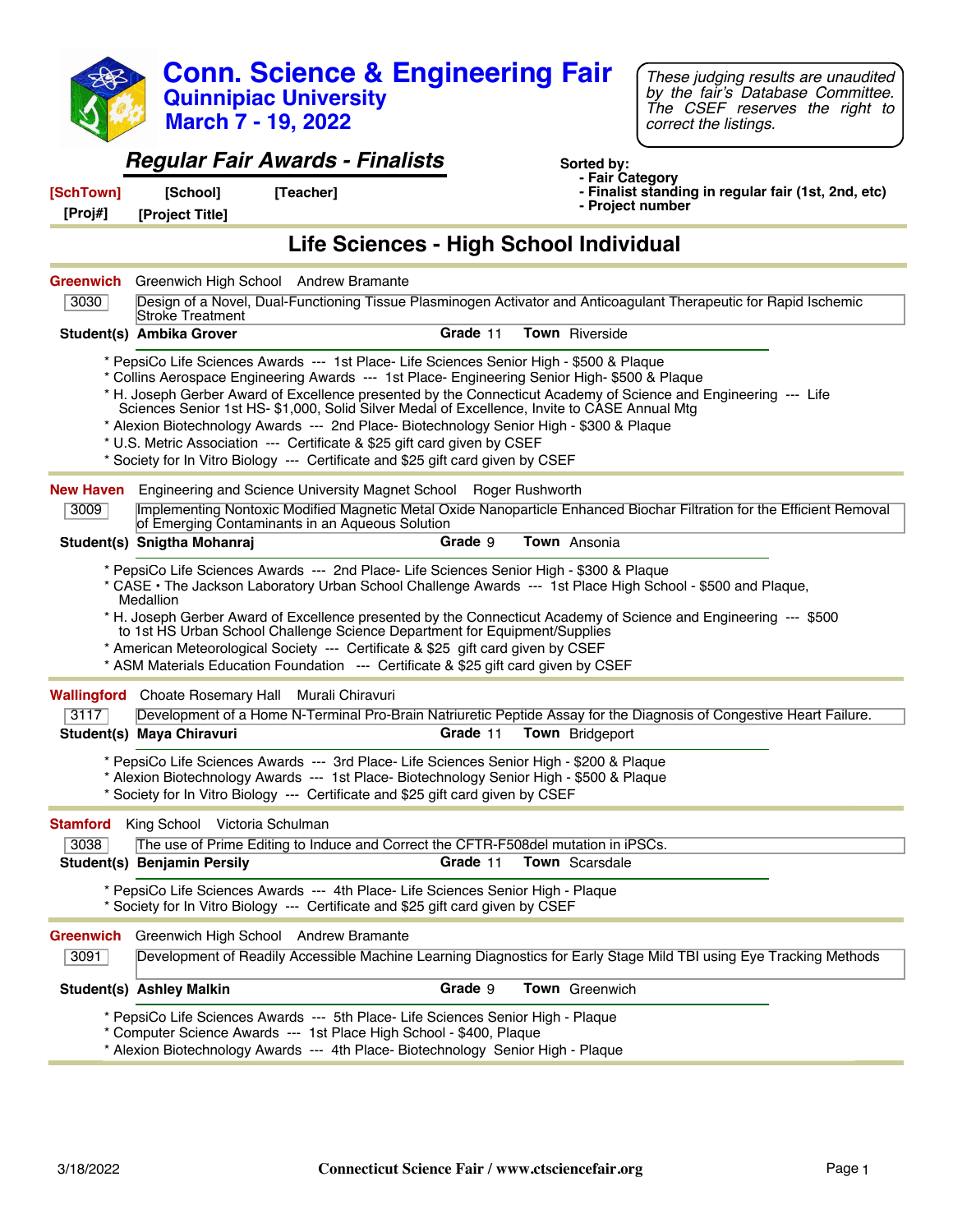| [SchTown]<br>[Proj#]        | [School]<br>[Project Title]                                                                                                                                                       | [Teacher]                                                                                                                                                                                                                                                                                                                                                                                                                                                                                                                                                                                                           |  |  |  |
|-----------------------------|-----------------------------------------------------------------------------------------------------------------------------------------------------------------------------------|---------------------------------------------------------------------------------------------------------------------------------------------------------------------------------------------------------------------------------------------------------------------------------------------------------------------------------------------------------------------------------------------------------------------------------------------------------------------------------------------------------------------------------------------------------------------------------------------------------------------|--|--|--|
| <b>Bridgeport</b>           |                                                                                                                                                                                   | Bridgeport Aquaculture Center Kirk Shadle                                                                                                                                                                                                                                                                                                                                                                                                                                                                                                                                                                           |  |  |  |
| 3002                        |                                                                                                                                                                                   | Quantifying the interspecific impacts of the native relationships of the Long Island Sound                                                                                                                                                                                                                                                                                                                                                                                                                                                                                                                          |  |  |  |
|                             | <b>Student(s) Sarah Davis</b>                                                                                                                                                     | Grade 12<br>Town Trumbull                                                                                                                                                                                                                                                                                                                                                                                                                                                                                                                                                                                           |  |  |  |
|                             | Medallion<br>with \$700 stipend                                                                                                                                                   | * PepsiCo Life Sciences Awards --- Finalist - Life Science Senior High - CSF Medallion<br>* Petit Family Foundation Women in Science & Engineering Awards --- High School Finalist - Medallion<br>* CASE • The Jackson Laboratory Urban School Challenge Awards --- 2nd Place High School - \$400 and Plaque,<br>* Environmental Sciences Awards with CACIWC --- HS Finalist - CSF Medallion<br>* Banning Family Life Science Award --- For excellence in invasive species research, \$100 cash<br>* GENIUS Olympiad --- GENIUS Olympiad Competition for HS Environmental, Energy, Ecology, or Biodiversity Project |  |  |  |
|                             |                                                                                                                                                                                   |                                                                                                                                                                                                                                                                                                                                                                                                                                                                                                                                                                                                                     |  |  |  |
| 3020                        | <b>Glastonbury</b> Glastonbury High School Diane Pintavalle<br>Machine Learning Analysis of EEG Signals to Predict Working Memory Performance in Healthy and Schizophrenic Adults |                                                                                                                                                                                                                                                                                                                                                                                                                                                                                                                                                                                                                     |  |  |  |
|                             | Student(s) Niteesh Kalangi                                                                                                                                                        | Grade 11<br><b>Town</b> Glastonbury                                                                                                                                                                                                                                                                                                                                                                                                                                                                                                                                                                                 |  |  |  |
|                             |                                                                                                                                                                                   | * PepsiCo Life Sciences Awards --- Finalist - Life Science Senior High - CSF Medallion<br>* Pfizer Computational Biology and Bioinformatics Awards --- 2nd Place High School - \$300, Plaque                                                                                                                                                                                                                                                                                                                                                                                                                        |  |  |  |
|                             |                                                                                                                                                                                   | Hamden Sacred Heart Academy Dr. Sibani Sengupta                                                                                                                                                                                                                                                                                                                                                                                                                                                                                                                                                                     |  |  |  |
| 3054                        |                                                                                                                                                                                   | Anti-Viral Properties within Ayurvedic Remedies and their Potential COVID-19 Applications                                                                                                                                                                                                                                                                                                                                                                                                                                                                                                                           |  |  |  |
|                             | <b>Student(s) Mehr Chhatre</b>                                                                                                                                                    | Grade 12<br><b>Town</b> Hamden                                                                                                                                                                                                                                                                                                                                                                                                                                                                                                                                                                                      |  |  |  |
|                             |                                                                                                                                                                                   | * PepsiCo Life Sciences Awards --- Finalist - Life Science Senior High - CSF Medallion                                                                                                                                                                                                                                                                                                                                                                                                                                                                                                                              |  |  |  |
| 3068<br>Student(s) Sean Lee |                                                                                                                                                                                   | <b>Windsor</b> The Loomis Chaffee School Koby Osei-Mensah<br>Computational Psychiatry: Application of Machine Learning Methods to Analyze Marijuana Addictions and Craving<br>Grade 12<br><b>Town</b> Los Altos<br>* PepsiCo Life Sciences Awards --- Finalist - Life Science Senior High - CSF Medallion                                                                                                                                                                                                                                                                                                           |  |  |  |
|                             |                                                                                                                                                                                   | * Pfizer Computational Biology and Bioinformatics Awards --- Senior High Finalist - Medallion                                                                                                                                                                                                                                                                                                                                                                                                                                                                                                                       |  |  |  |
|                             | Farmington Miss Porter's School Betty Wang                                                                                                                                        |                                                                                                                                                                                                                                                                                                                                                                                                                                                                                                                                                                                                                     |  |  |  |
| 3078                        |                                                                                                                                                                                   | Using Single-Cell Analysis to Explore Prognostic Genes in Prostate Cancer                                                                                                                                                                                                                                                                                                                                                                                                                                                                                                                                           |  |  |  |
|                             | Student(s) Junyue Ma                                                                                                                                                              | Grade 11<br><b>Town</b> Farmington                                                                                                                                                                                                                                                                                                                                                                                                                                                                                                                                                                                  |  |  |  |
|                             |                                                                                                                                                                                   | * PepsiCo Life Sciences Awards --- Finalist - Life Science Senior High - CSF Medallion<br>* Pfizer Computational Biology and Bioinformatics Awards --- 3rd Place High School - \$200, Plaque<br>* Regeneron Biomedical Science Award --- Certificate & \$500.00 cash                                                                                                                                                                                                                                                                                                                                                |  |  |  |
|                             | <b>Darien</b> Darien High School                                                                                                                                                  | David Lewis                                                                                                                                                                                                                                                                                                                                                                                                                                                                                                                                                                                                         |  |  |  |
| 3097                        |                                                                                                                                                                                   | The effect of microplastic ingestion on the health of parasites (Cryptocotyle lingua) in periwinkles (Littorina littorea).                                                                                                                                                                                                                                                                                                                                                                                                                                                                                          |  |  |  |
|                             | <b>Student(s) Alison Enters</b>                                                                                                                                                   | Grade 12<br>Town Darien                                                                                                                                                                                                                                                                                                                                                                                                                                                                                                                                                                                             |  |  |  |
|                             |                                                                                                                                                                                   | * PepsiCo Life Sciences Awards --- Finalist - Life Science Senior High - CSF Medallion<br>* Project Oceanology --- Individual - 1 Ocean Camp slot + T-Shirt & cap, First Place Senior                                                                                                                                                                                                                                                                                                                                                                                                                               |  |  |  |
| Wallingford                 | <b>Choate Rosemary Hall</b>                                                                                                                                                       | Xin Wang                                                                                                                                                                                                                                                                                                                                                                                                                                                                                                                                                                                                            |  |  |  |
| 3101                        |                                                                                                                                                                                   | A clinicogenomic prediction model for the early diagnosis of lung cancer                                                                                                                                                                                                                                                                                                                                                                                                                                                                                                                                            |  |  |  |
|                             | Student(s) Isabella Wu                                                                                                                                                            | Grade 10<br><b>Town</b> Stony Brook                                                                                                                                                                                                                                                                                                                                                                                                                                                                                                                                                                                 |  |  |  |
|                             |                                                                                                                                                                                   | * PepsiCo Life Sciences Awards --- Finalist - Life Science Senior High - CSF Medallion<br>* Computer Science Awards --- 2nd Place High School - \$300, Plaque<br>* Alexion Biotechnology Awards --- Finalist - Biotechnology Senior High - CSF Medallion                                                                                                                                                                                                                                                                                                                                                            |  |  |  |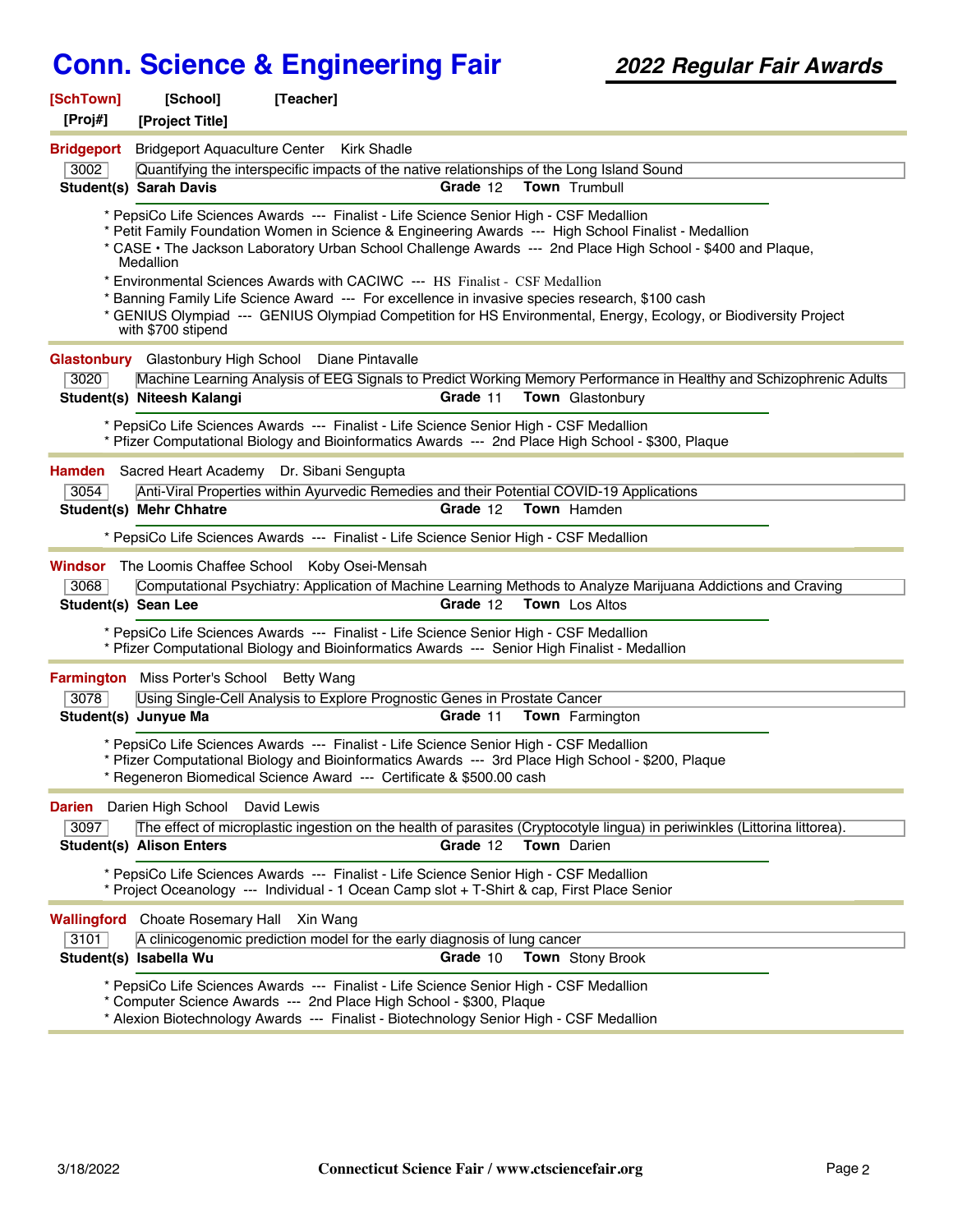| [SchTown]<br>[Proj#] | [School]<br>[Project Title]                      | [Teacher]                                                                                   |          |                 |                                                                                                                               |  |
|----------------------|--------------------------------------------------|---------------------------------------------------------------------------------------------|----------|-----------------|-------------------------------------------------------------------------------------------------------------------------------|--|
| Ridgefield           | Ridgefield High School Aine Kapell               |                                                                                             |          |                 |                                                                                                                               |  |
| 3106                 |                                                  | Assessing the efficacy of botanical repellents against blacklegged ticks                    |          |                 |                                                                                                                               |  |
|                      | Student(s) Ava Anderson                          |                                                                                             | Grade 11 |                 | Town Ridgefield                                                                                                               |  |
|                      | \$30,000 (\$7,500 per year)                      | * PepsiCo Life Sciences Awards --- Finalist - Life Science Senior High - CSF Medallion      |          |                 | * University of Hartford Scholarships --- University of Hartford Scholarship- For Excellence in Science or Mathematics        |  |
| Westport             | Staples High School Amy Parent                   |                                                                                             |          |                 |                                                                                                                               |  |
| 3110                 |                                                  | Alzheimer's Disease Identification with Machine Learning Based on Wavelet Transform         |          |                 |                                                                                                                               |  |
|                      | Student(s) Aalok Bhattacharya                    |                                                                                             | Grade 11 |                 | Town Westport                                                                                                                 |  |
|                      |                                                  | * PepsiCo Life Sciences Awards --- Finalist - Life Science Senior High - CSF Medallion      |          |                 |                                                                                                                               |  |
|                      |                                                  | Life Sciences - High School Teams                                                           |          |                 |                                                                                                                               |  |
| <b>Norwich</b>       |                                                  | Norwich Technical High School Tiffani Kaminski                                              |          |                 |                                                                                                                               |  |
| 3515                 |                                                  | Biodegradation of Polystyrene by Bacteria Found in The Gut of Tenebrio Molitor Larvae       |          |                 |                                                                                                                               |  |
|                      | <b>Student(s) Tori Simmons</b>                   |                                                                                             | Grade 11 |                 | <b>Town Norwich</b>                                                                                                           |  |
|                      | <b>Sara Smith</b>                                |                                                                                             | Grade 11 |                 | <b>Town</b> New London                                                                                                        |  |
| <b>Greenwich</b>     | year)<br>year)<br>Brunswick School Dana Montanez |                                                                                             |          |                 | * University of New Haven Scholarship Awards --- University of New Haven 4 year scholarship - \$96,000 (\$24,000 per          |  |
| 3507                 |                                                  |                                                                                             |          |                 | Identification and purification of algal supplements as a means to reduce methane production within ruminants                 |  |
|                      | Student(s) James O'Connor                        |                                                                                             | Grade 10 | <b>Town</b> Rye |                                                                                                                               |  |
|                      | <b>Whip Gorman</b>                               |                                                                                             | Grade 10 |                 | Town New Cannan                                                                                                               |  |
|                      |                                                  | * Environmental Sciences Awards with CACIWC --- HS Finalist - CSF Medallion                 |          |                 | * PepsiCo Life Sciences Awards --- 2nd Place- Life Sciences Senior High Team - \$300 (split) & Plaque                         |  |
| <b>Norwich</b>       |                                                  | Norwich Technical High School Tiffani Kaminski                                              |          |                 |                                                                                                                               |  |
| 3522                 |                                                  | Using Different Compounds to Reduce Hydrophobicity in Soil After a Forest Fire              |          |                 |                                                                                                                               |  |
|                      | Student(s) Janelle Lambert                       |                                                                                             | Grade 11 |                 | <b>Town</b> Scotland                                                                                                          |  |
|                      | <b>Hailey Ruddock</b>                            |                                                                                             | Grade 11 |                 | Town Oakdale                                                                                                                  |  |
|                      | Plaque                                           | * PepsiCo Life Sciences Awards --- 3rd Place - Life Sciences Senior High Team - Plaque      |          |                 | EnergizeCT Technical High School Science & Technology Awards --- 2nd Place- Technical High School, \$300,                     |  |
| <b>Greenwich</b>     | Brunswick School Dana Montanez                   |                                                                                             |          |                 |                                                                                                                               |  |
| 3509                 | populations.                                     |                                                                                             |          |                 | Utilizing the Mycorrhizal relationship between plants as a biological control to prevent insect invasion and disease in plant |  |
|                      | Student(s) Jack Morningstar                      |                                                                                             | Grade 10 |                 | Town Greenwich                                                                                                                |  |
|                      | <b>Sebastian DeAngelis</b>                       |                                                                                             | Grade 10 |                 | Town Darien                                                                                                                   |  |
|                      |                                                  | * PepsiCo Life Sciences Awards --- Finalist - Life Science Senior High Team - CSF Medallion |          |                 |                                                                                                                               |  |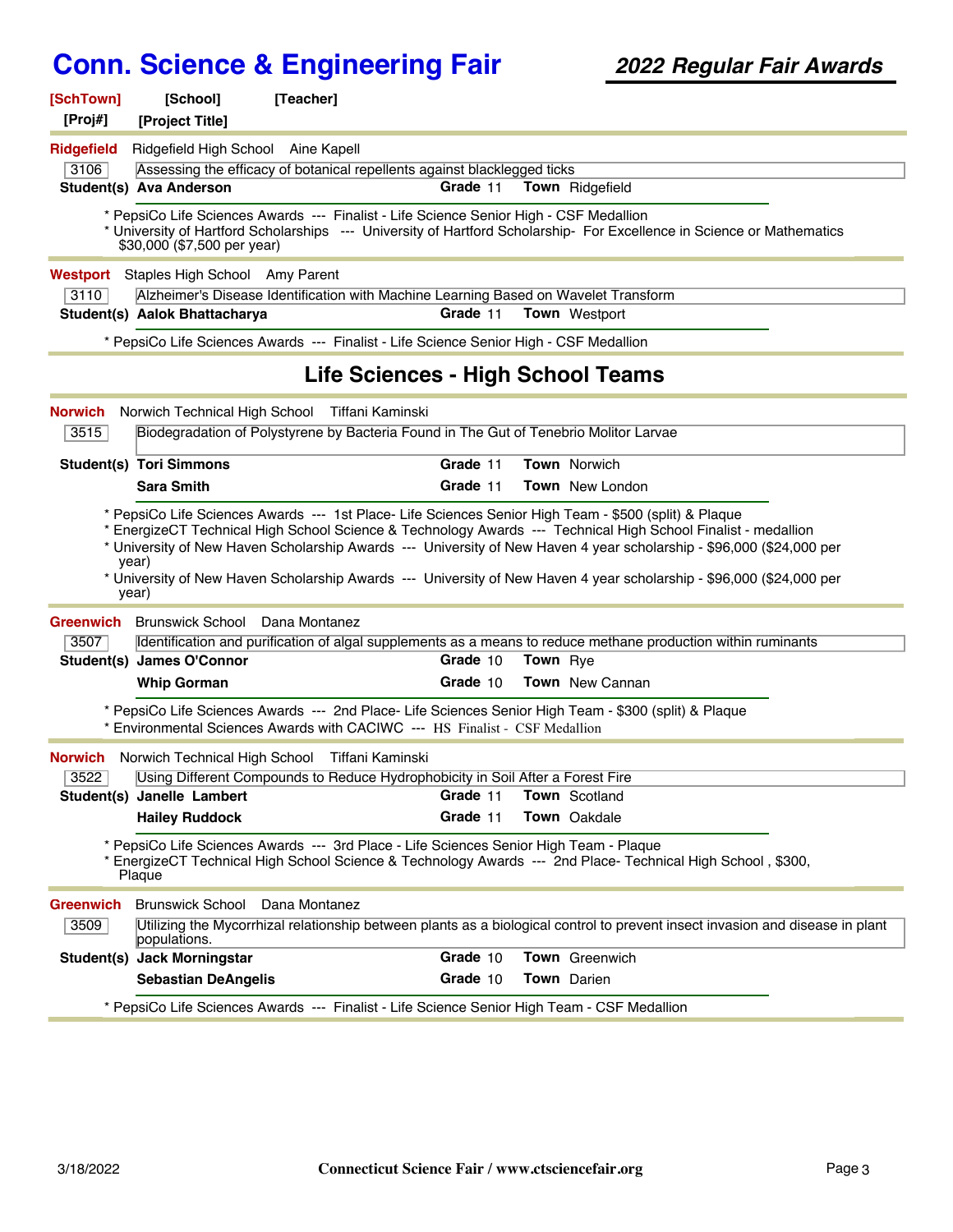| [Proj#]             | [School]<br>[Project Title]                                                                                                                                                                                                                                                                                                                                                                                                                                                                                                                                                                                                                                                                      | [Teacher]                                                                                                                                                                                                                                                                                                                     |  |  |
|---------------------|--------------------------------------------------------------------------------------------------------------------------------------------------------------------------------------------------------------------------------------------------------------------------------------------------------------------------------------------------------------------------------------------------------------------------------------------------------------------------------------------------------------------------------------------------------------------------------------------------------------------------------------------------------------------------------------------------|-------------------------------------------------------------------------------------------------------------------------------------------------------------------------------------------------------------------------------------------------------------------------------------------------------------------------------|--|--|
| <b>Greenwich</b>    | <b>Brunswick School</b>                                                                                                                                                                                                                                                                                                                                                                                                                                                                                                                                                                                                                                                                          | Dana Montanez                                                                                                                                                                                                                                                                                                                 |  |  |
| 3512                |                                                                                                                                                                                                                                                                                                                                                                                                                                                                                                                                                                                                                                                                                                  | Determining the optimal concentration of nitrogen in fertilizer by examining Wheat samples with NIR spectroscopy.                                                                                                                                                                                                             |  |  |
|                     | Student(s) Campbell Officer                                                                                                                                                                                                                                                                                                                                                                                                                                                                                                                                                                                                                                                                      | Grade 11<br>Town Greenwich                                                                                                                                                                                                                                                                                                    |  |  |
|                     | <b>Henry Sorbaro</b>                                                                                                                                                                                                                                                                                                                                                                                                                                                                                                                                                                                                                                                                             | Grade 11<br><b>Town</b> Greenwich                                                                                                                                                                                                                                                                                             |  |  |
|                     |                                                                                                                                                                                                                                                                                                                                                                                                                                                                                                                                                                                                                                                                                                  | * PepsiCo Life Sciences Awards --- Finalist - Life Science Senior High Team - CSF Medallion<br>* Environmental Sciences Awards with CACIWC --- HS Finalist - CSF Medallion                                                                                                                                                    |  |  |
| Milford             | Platt Technical High School Sara Bruno                                                                                                                                                                                                                                                                                                                                                                                                                                                                                                                                                                                                                                                           |                                                                                                                                                                                                                                                                                                                               |  |  |
| 3519                | The Palingenesis Project                                                                                                                                                                                                                                                                                                                                                                                                                                                                                                                                                                                                                                                                         |                                                                                                                                                                                                                                                                                                                               |  |  |
|                     | <b>Student(s) Ashley Ramos</b>                                                                                                                                                                                                                                                                                                                                                                                                                                                                                                                                                                                                                                                                   | Grade 11<br>Town Bridgeport                                                                                                                                                                                                                                                                                                   |  |  |
|                     | <b>Bruno Valdivia</b>                                                                                                                                                                                                                                                                                                                                                                                                                                                                                                                                                                                                                                                                            | Grade 11<br><b>Town</b> West Haven                                                                                                                                                                                                                                                                                            |  |  |
|                     | <b>Katelyn Zayas</b>                                                                                                                                                                                                                                                                                                                                                                                                                                                                                                                                                                                                                                                                             | Grade 11<br><b>Town</b> New Haven                                                                                                                                                                                                                                                                                             |  |  |
|                     |                                                                                                                                                                                                                                                                                                                                                                                                                                                                                                                                                                                                                                                                                                  | * PepsiCo Life Sciences Awards --- Finalist - Life Science Senior High Team - CSF Medallion<br>* EnergizeCT Technical High School Science & Technology Awards --- 1st Place- Technical High School, \$500, Plaque<br>* GENIUS Olympiad --- GENIUS Olympiad Competition for 1st Place Technical High School with \$700 stipend |  |  |
| <b>Hamden</b>       |                                                                                                                                                                                                                                                                                                                                                                                                                                                                                                                                                                                                                                                                                                  | Hamden Hall Country Day School Frank Gasparro                                                                                                                                                                                                                                                                                 |  |  |
| 3527                |                                                                                                                                                                                                                                                                                                                                                                                                                                                                                                                                                                                                                                                                                                  | Determining Carbon Dioxide Levels in Classroom Settings                                                                                                                                                                                                                                                                       |  |  |
| Student(s) Yue Zhuo |                                                                                                                                                                                                                                                                                                                                                                                                                                                                                                                                                                                                                                                                                                  | Grade 10<br>Town Woodbridge                                                                                                                                                                                                                                                                                                   |  |  |
|                     | <b>Huiwen Zeng</b>                                                                                                                                                                                                                                                                                                                                                                                                                                                                                                                                                                                                                                                                               | Grade 10<br>Town Cheshire                                                                                                                                                                                                                                                                                                     |  |  |
|                     |                                                                                                                                                                                                                                                                                                                                                                                                                                                                                                                                                                                                                                                                                                  | * PepsiCo Life Sciences Awards --- Finalist - Life Science Senior High Team - CSF Medallion                                                                                                                                                                                                                                   |  |  |
|                     |                                                                                                                                                                                                                                                                                                                                                                                                                                                                                                                                                                                                                                                                                                  | Life Sciences - Middle School 7th Grade                                                                                                                                                                                                                                                                                       |  |  |
| <b>New Haven</b>    |                                                                                                                                                                                                                                                                                                                                                                                                                                                                                                                                                                                                                                                                                                  | Engineering and Science University Magnet School Roger Rushworth                                                                                                                                                                                                                                                              |  |  |
| 2006                | Catalace                                                                                                                                                                                                                                                                                                                                                                                                                                                                                                                                                                                                                                                                                         | Grade 7<br><b>Town</b> West Haven                                                                                                                                                                                                                                                                                             |  |  |
|                     | Student(s) Ethan Joseph                                                                                                                                                                                                                                                                                                                                                                                                                                                                                                                                                                                                                                                                          |                                                                                                                                                                                                                                                                                                                               |  |  |
|                     | * PepsiCo Life Sciences Awards --- 1st Place- Life Sciences 7th grade - \$200 & Plaque<br>* CASE • The Jackson Laboratory Urban School Challenge Awards --- 1st Place Middle School - \$300 and Plaque,<br>Medallion<br>* Computer Science Awards --- 2nd Place Middle School - \$200, Plaque<br>* Connecticut Academy of Science and Engineering Middle School Urban School Challenge Award --- Urban School<br>Challenge 1st MS - \$250 Cash Award, Invite to attend CASE's Annual Meeting<br>Urban School Challenge 1st Place Middle School Awards --- USC Highest Placing 7th grader- Project Oceanology's<br>Ocean Camp<br>* Broadcom MASTERS --- Invitation to compete in Broadcom MASTERS |                                                                                                                                                                                                                                                                                                                               |  |  |
|                     |                                                                                                                                                                                                                                                                                                                                                                                                                                                                                                                                                                                                                                                                                                  |                                                                                                                                                                                                                                                                                                                               |  |  |
| Avon                | Talcott Mountain Academy                                                                                                                                                                                                                                                                                                                                                                                                                                                                                                                                                                                                                                                                         | Brigette Zacharczenko                                                                                                                                                                                                                                                                                                         |  |  |
| 2019                |                                                                                                                                                                                                                                                                                                                                                                                                                                                                                                                                                                                                                                                                                                  | How Ocean Acidification Affects Shelled Marine Life                                                                                                                                                                                                                                                                           |  |  |
|                     | <b>Student(s) Rhea Doshi</b>                                                                                                                                                                                                                                                                                                                                                                                                                                                                                                                                                                                                                                                                     | Grade 7<br>Town Farmington                                                                                                                                                                                                                                                                                                    |  |  |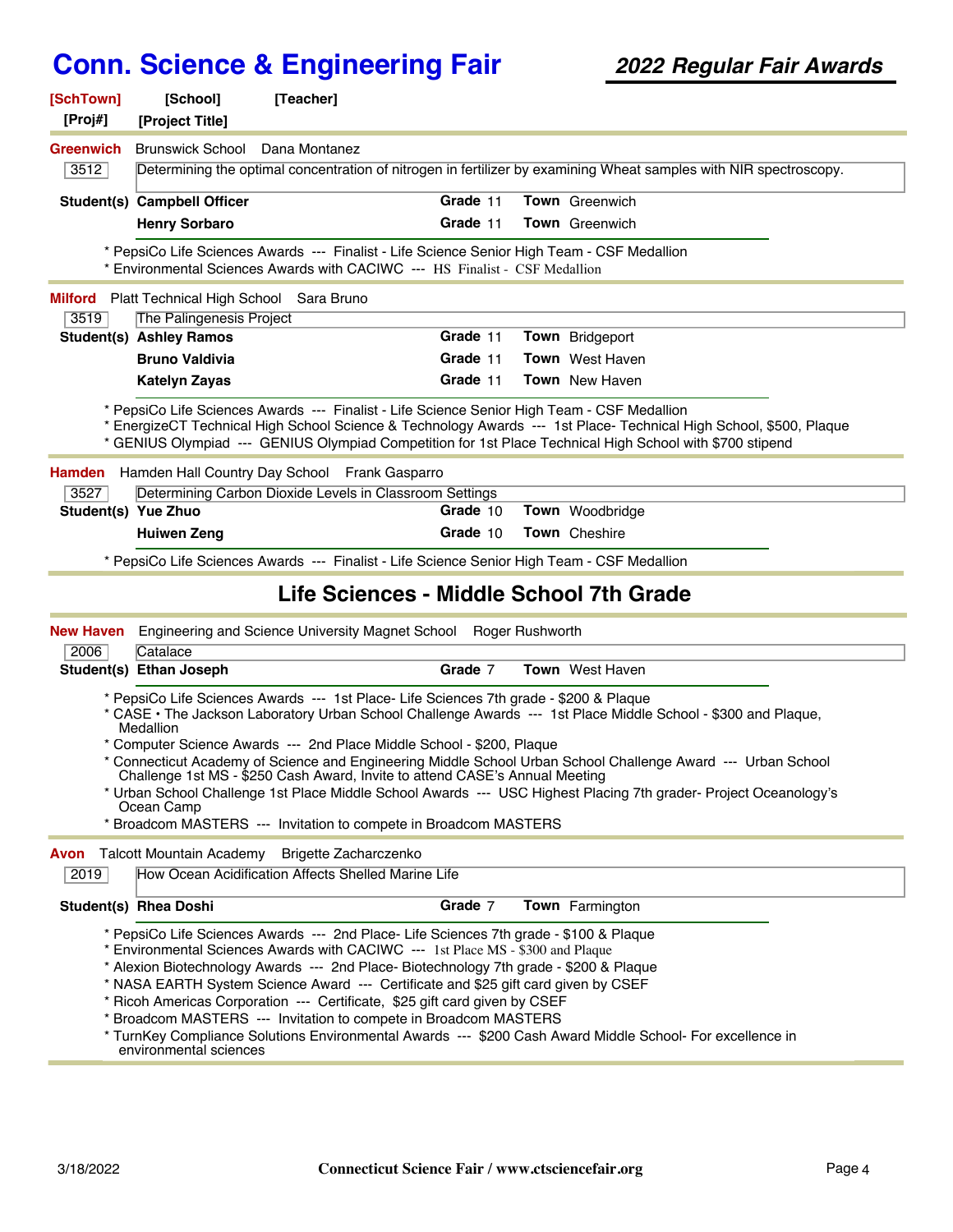| [SchTown]<br>[Proj#] | [School]<br>[Project Title]                                          | [Teacher]                                                                                                                                                                                                                                                                                                                                                                                                                                                                                                                                                                                        |
|----------------------|----------------------------------------------------------------------|--------------------------------------------------------------------------------------------------------------------------------------------------------------------------------------------------------------------------------------------------------------------------------------------------------------------------------------------------------------------------------------------------------------------------------------------------------------------------------------------------------------------------------------------------------------------------------------------------|
| <b>Pawcatuck</b>     |                                                                      | St. Michael School Anna-Helene Grossomanides                                                                                                                                                                                                                                                                                                                                                                                                                                                                                                                                                     |
| 2012                 |                                                                      | American Juvenile Horseshoe Crab Aquaculture                                                                                                                                                                                                                                                                                                                                                                                                                                                                                                                                                     |
|                      | Student(s) Gianna Giovanelli                                         | Grade 7<br>Town Westerly                                                                                                                                                                                                                                                                                                                                                                                                                                                                                                                                                                         |
|                      | Junior & T-Shirt                                                     | * PepsiCo Life Sciences Awards --- 3rd Place- Life Sciences 7th grade - \$100 & Plaque<br>* Petit Family Foundation Women in Science & Engineering Awards --- Middle School Finalist - Medallion<br>* Alexion Biotechnology Awards --- 5th Place- Biotechnology 7th grade - Plaque<br>* Ricoh Americas Corporation --- Certificate, \$25 gift card given by CSEF<br>* Southeastern New England Marine Educators (SENEME) --- \$100 award and membership in SENEME - 1st Place<br>* Project Oceanology --- Individual - 1 Ocean Camp slot + T-Shirt & cap, First Place Junior                     |
| Hartford             | Environmental Sciences Magnet School                                 | Ms. Hays                                                                                                                                                                                                                                                                                                                                                                                                                                                                                                                                                                                         |
| 2010                 | Mealybug Management 101                                              |                                                                                                                                                                                                                                                                                                                                                                                                                                                                                                                                                                                                  |
|                      | Student(s) Avni Manish                                               | A Study of Household Plant Pest Treatment Options<br>Grade 7<br>Town Newington                                                                                                                                                                                                                                                                                                                                                                                                                                                                                                                   |
|                      |                                                                      |                                                                                                                                                                                                                                                                                                                                                                                                                                                                                                                                                                                                  |
|                      |                                                                      | * PepsiCo Life Sciences Awards --- 4th Place- Life Sciences 7th grade - Plaque<br>* CASE · The Jackson Laboratory Urban School Challenge Awards --- 5th Place Middle School - Plaque, Medallion<br>* EnergizeCT Future Sustainability Awards --- Middle School Finalist - Medallion<br>* Alexion Biotechnology Awards --- 3rd Place- Biotechnology 7th grade - \$100 & Plague                                                                                                                                                                                                                    |
|                      | <b>New Canaan</b> St. Aloysius School Deborah Philips                |                                                                                                                                                                                                                                                                                                                                                                                                                                                                                                                                                                                                  |
| 2016                 | Are You "Bready" For Some Mold?                                      |                                                                                                                                                                                                                                                                                                                                                                                                                                                                                                                                                                                                  |
|                      | Student(s) Maria Victoria Triantafyllos                              | Grade 7<br><b>Town</b> Stamford                                                                                                                                                                                                                                                                                                                                                                                                                                                                                                                                                                  |
|                      |                                                                      | * PepsiCo Life Sciences Awards --- 5rd Place- Life Sciences 7th grade - Plaque<br>* Alexion Biotechnology Awards --- Finalist - Biotechnology 7h grade - CSF Medallion                                                                                                                                                                                                                                                                                                                                                                                                                           |
|                      |                                                                      | Avon Talcott Mountain Academy Brigette Zacharczenko                                                                                                                                                                                                                                                                                                                                                                                                                                                                                                                                              |
| 2018                 |                                                                      | Well-being in middle schoolers using intervention strategies                                                                                                                                                                                                                                                                                                                                                                                                                                                                                                                                     |
|                      | Student(s) Nandini Panigrahi                                         | Grade 7<br><b>Town</b> west hartford                                                                                                                                                                                                                                                                                                                                                                                                                                                                                                                                                             |
|                      |                                                                      | * PepsiCo Life Sciences Awards --- Finalist - Life Sciences 7th grade - CSF Medallion<br>* American Society of Safety Professionals, CT Valley Chapter --- \$150 grade 7-8 project                                                                                                                                                                                                                                                                                                                                                                                                               |
|                      |                                                                      | Life Sciences - Middle School 8th Grade                                                                                                                                                                                                                                                                                                                                                                                                                                                                                                                                                          |
|                      | <b>Avon</b> Talcott Mountain Academy Anya Jensen                     |                                                                                                                                                                                                                                                                                                                                                                                                                                                                                                                                                                                                  |
| 2515                 |                                                                      | The RightSwitch: An Automatic Light Switch Sterilization Device                                                                                                                                                                                                                                                                                                                                                                                                                                                                                                                                  |
|                      | Student(s) Samuel Wu                                                 | Grade 8<br>Town Avon                                                                                                                                                                                                                                                                                                                                                                                                                                                                                                                                                                             |
|                      | and invite to CSTA Award Banquet<br>2020 Invention Convention, May 2 | * PepsiCo Life Sciences Awards --- 1st Place- Life Sciences 8th grade - \$300 & Plaque<br>* EnergizeCT Future Sustainability Awards --- 1st Place Middle School - \$300 and Plaque<br>* Connecticut Science Teachers Association's Marty Tafel Student Research Award --- Life Sciences 8th Grade - \$500<br>* Alexion Biotechnology Awards --- 1st Place- Biotechnology 8th grade - \$300 & Plaque<br>* Connecticut Invention Convention "Next Step Inventors" --- Next Step Inventor Trophy & Invitation to compete at the<br>* Broadcom MASTERS --- Invitation to compete in Broadcom MASTERS |
| <b>Hamden</b>        |                                                                      | Hamden Hall Country Day School Paulomi Aldo                                                                                                                                                                                                                                                                                                                                                                                                                                                                                                                                                      |
| 2509                 |                                                                      | Copper Contamination of Freshwater sources which pollute and harm the ecosystem and its consumers (Phytoremediation)                                                                                                                                                                                                                                                                                                                                                                                                                                                                             |
|                      | Student(s) Sophia Vash                                               | Grade 8<br><b>Town</b> Fairfield CT                                                                                                                                                                                                                                                                                                                                                                                                                                                                                                                                                              |
|                      |                                                                      | * PepsiCo Life Sciences Awards --- 2nd Place- Life Sciences 8th grade - \$200 & Plaque<br>* Petit Family Foundation Women in Science & Engineering Awards --- 1st Place - Middle School \$300 / Plaque<br>* Environmental Sciences Awards with CACIWC --- 3rd Place MS-\$100 and Plaque                                                                                                                                                                                                                                                                                                          |

\* Fox Pest Control for Environmental Management --- \$150 Cash for Excellence in Environmental Management

\* Broadcom MASTERS --- Invitation to compete in Broadcom MASTERS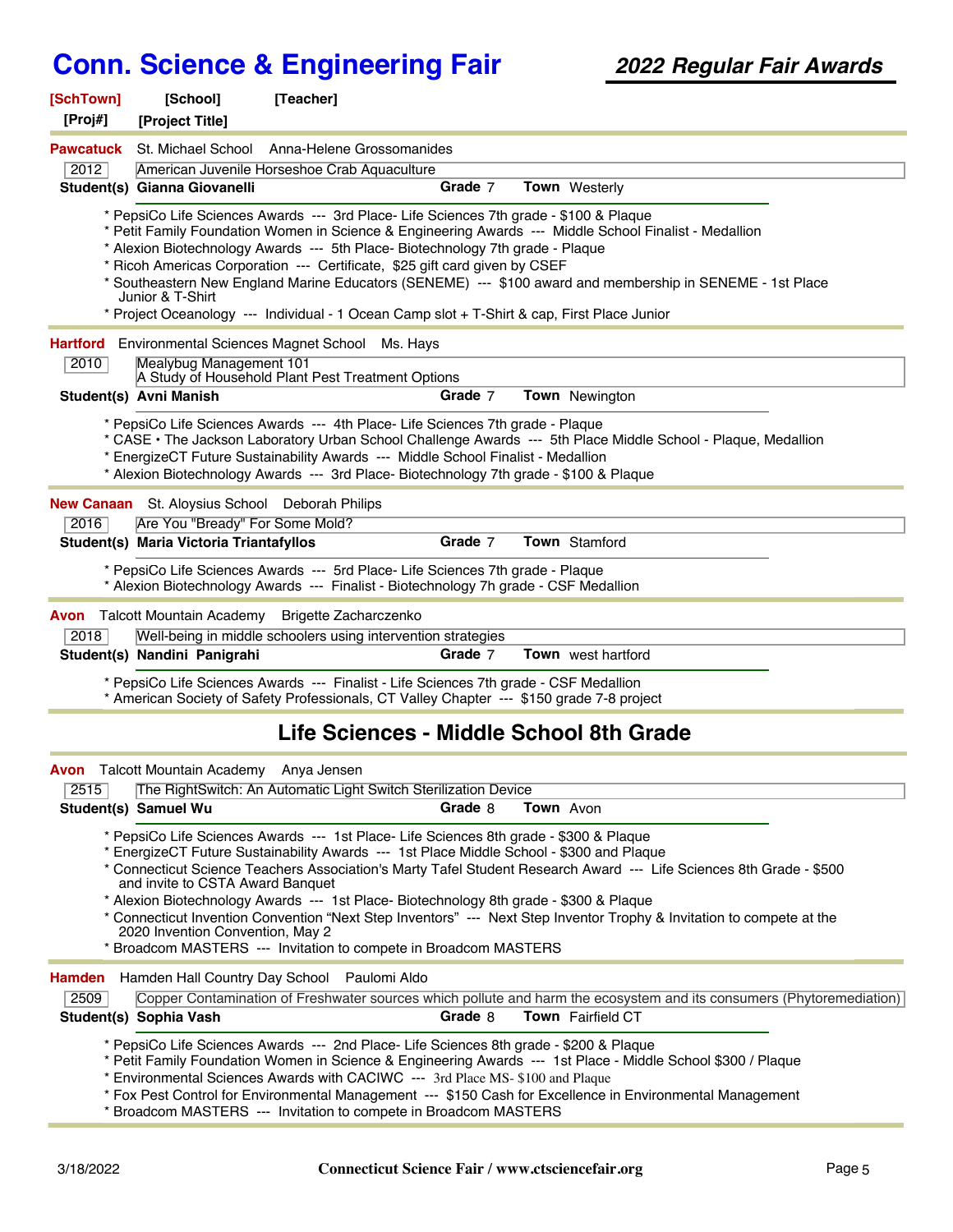| [SchTown]                                                                                                                                                                                                                                                                                                                                                                                                                                                                                                                         | [School]<br>[Teacher]                                                                                                                                                                                                                     |         |                           |  |  |  |
|-----------------------------------------------------------------------------------------------------------------------------------------------------------------------------------------------------------------------------------------------------------------------------------------------------------------------------------------------------------------------------------------------------------------------------------------------------------------------------------------------------------------------------------|-------------------------------------------------------------------------------------------------------------------------------------------------------------------------------------------------------------------------------------------|---------|---------------------------|--|--|--|
| [Proj#]<br><b>Shelton</b>                                                                                                                                                                                                                                                                                                                                                                                                                                                                                                         | [Project Title]<br>Shelton Intermediate School<br>Erica Napoli                                                                                                                                                                            |         |                           |  |  |  |
| 2504                                                                                                                                                                                                                                                                                                                                                                                                                                                                                                                              | The Power of Teeth Whitening                                                                                                                                                                                                              |         |                           |  |  |  |
|                                                                                                                                                                                                                                                                                                                                                                                                                                                                                                                                   | <b>Student(s) Reese Vartelas</b>                                                                                                                                                                                                          | Grade 8 | <b>Town</b> Shelton       |  |  |  |
|                                                                                                                                                                                                                                                                                                                                                                                                                                                                                                                                   | * PepsiCo Life Sciences Awards --- 3rd Place- Life Sciences 8th grade - \$100 & Plaque                                                                                                                                                    |         |                           |  |  |  |
| John Winthrop School Ms. Beres<br><b>Bridgeport</b>                                                                                                                                                                                                                                                                                                                                                                                                                                                                               |                                                                                                                                                                                                                                           |         |                           |  |  |  |
| 2516                                                                                                                                                                                                                                                                                                                                                                                                                                                                                                                              | Which Filtration Material Leads to the Best Drinking Water?                                                                                                                                                                               |         |                           |  |  |  |
|                                                                                                                                                                                                                                                                                                                                                                                                                                                                                                                                   | <b>Student(s) Wayne Lewis</b>                                                                                                                                                                                                             | Grade 8 | <b>Town</b> Bridgeport    |  |  |  |
| Avon<br>2503                                                                                                                                                                                                                                                                                                                                                                                                                                                                                                                      | * Ricoh Americas Corporation --- Certificate, \$25 gift card given by CSEF<br>Talcott Mountain Academy Anya Jensen<br>Applications of Machine Learning in the Prediction and Clustering of COVID-19 Deaths<br>Student(s) Vanessa Slepinin | Grade 8 | <b>Town</b> West Hartford |  |  |  |
|                                                                                                                                                                                                                                                                                                                                                                                                                                                                                                                                   |                                                                                                                                                                                                                                           |         |                           |  |  |  |
|                                                                                                                                                                                                                                                                                                                                                                                                                                                                                                                                   | * PepsiCo Life Sciences Awards --- 5th Place- Life Sciences 8th grade - Plague                                                                                                                                                            |         |                           |  |  |  |
| <b>Hamden</b>                                                                                                                                                                                                                                                                                                                                                                                                                                                                                                                     | Hamden Hall Country Day School Brian Christman                                                                                                                                                                                            |         |                           |  |  |  |
| 2517                                                                                                                                                                                                                                                                                                                                                                                                                                                                                                                              | The Latch                                                                                                                                                                                                                                 |         |                           |  |  |  |
|                                                                                                                                                                                                                                                                                                                                                                                                                                                                                                                                   | <b>Student(s) Neev Makin</b>                                                                                                                                                                                                              | Grade 8 | <b>Town</b> Hamden        |  |  |  |
| * PepsiCo Life Sciences Awards --- Finalist - Life Sciences 8th grade - CSF Medallion<br>Stanley Black & Decker Applied Technology Awards --- 2nd Place Middle School - \$200 and Plaque, Medallion *<br>* Computer Science Awards --- 3rd Place Middle School- \$100, Plaque<br>* Collins Aerospace Engineering Awards --- 3rd Place- Engineering MS \$100 & Plaque<br>* Connecticut Invention Convention "Next Step Inventors" --- Next Step Inventor Trophy & Invitation to compete at the<br>2020 Invention Convention, May 2 |                                                                                                                                                                                                                                           |         |                           |  |  |  |

#### **Life Sciences - Middle School Teams**

| Greenwich                                | Greenwich Catholic School Mrs. Carol Lutz                                                                                                                                                                                                                                                                                                                                                |         |  |                      |  |  |
|------------------------------------------|------------------------------------------------------------------------------------------------------------------------------------------------------------------------------------------------------------------------------------------------------------------------------------------------------------------------------------------------------------------------------------------|---------|--|----------------------|--|--|
| 1007                                     | Ready, Set, Grow                                                                                                                                                                                                                                                                                                                                                                         |         |  |                      |  |  |
|                                          | Student(s) Nicholas Barone                                                                                                                                                                                                                                                                                                                                                               | Grade 7 |  | <b>Town</b> Stamford |  |  |
|                                          | <b>Luke Mannello</b>                                                                                                                                                                                                                                                                                                                                                                     | Grade 7 |  | <b>Town</b> Stamford |  |  |
|                                          | * PepsiCo Life Sciences Awards --- 1st Place- Life Sciences MS Team - \$100 each & Plaque<br>* Broadcom MASTERS --- Invitation to compete in Broadcom MASTERS                                                                                                                                                                                                                            |         |  |                      |  |  |
| Middlebrook School Carol Festa<br>Wilton |                                                                                                                                                                                                                                                                                                                                                                                          |         |  |                      |  |  |
| 1012                                     | A novel way to solve coral bleaching                                                                                                                                                                                                                                                                                                                                                     |         |  |                      |  |  |
|                                          | Student(s) Preethi Vijay                                                                                                                                                                                                                                                                                                                                                                 | Grade 8 |  | <b>Town</b> Wilton   |  |  |
|                                          | Trisha Prabhu                                                                                                                                                                                                                                                                                                                                                                            | Grade 8 |  | <b>Town Wilton</b>   |  |  |
|                                          | * PepsiCo Life Sciences Awards --- 2nd Place- Life Sciences MS Team - \$100 each & Plaque<br>* J.A. Augustine Award --- \$100 for excellence in biology<br>* Connecticut Invention Convention "Next Step Inventors" --- Next Step Inventor Trophy & Invitation to compete at the<br>2020 Invention Convention, May 2<br>* Broadcom MASTERS --- Invitation to compete in Broadcom MASTERS |         |  |                      |  |  |
| <b>New Haven</b>                         | Engineering and Science University Magnet School Roger Rushworth                                                                                                                                                                                                                                                                                                                         |         |  |                      |  |  |
| 1005                                     | Flocculants to Mitigate Harmful Algal Blooms (HABS)                                                                                                                                                                                                                                                                                                                                      |         |  |                      |  |  |
|                                          | Student(s) Saket Aliminate                                                                                                                                                                                                                                                                                                                                                               | Grade 8 |  | <b>Town</b> Milford  |  |  |
|                                          | Sahithi Aliminate                                                                                                                                                                                                                                                                                                                                                                        | Grade 7 |  | <b>Town</b> Milford  |  |  |
|                                          | * PepsiCo Life Sciences Awards --- 3rd Place- Life Sciences MS Team - Plague<br>* CASE • The Jackson Laboratory Urban School Challenge Awards Middle School Einslist Medallian                                                                                                                                                                                                           |         |  |                      |  |  |

CASE • The Jackson Laboratory Urban School Challenge Awards --- Middle School Finalist - Medallion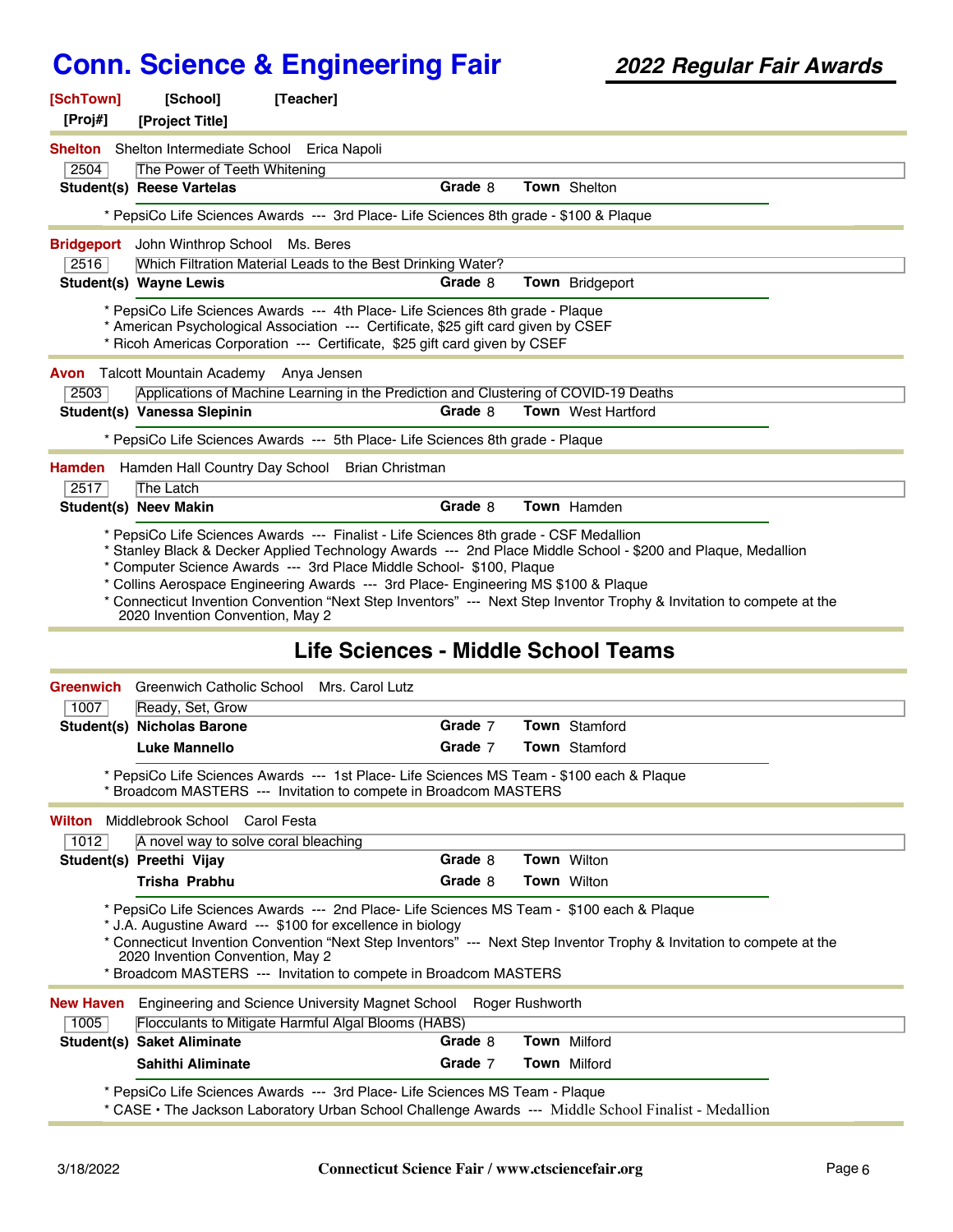| [SchTown]<br>[Proj#]                                                                                                                                                                                                                                                                                                                                                                                                                                                                                                                                                                                                                                                                                                                                                                                                                                                                                                                                                | [School]<br>[Project Title]                                     | [Teacher]                                                                                                                                                                                                                  |          |  |                                                                                                                                                                                                                                        |  |
|---------------------------------------------------------------------------------------------------------------------------------------------------------------------------------------------------------------------------------------------------------------------------------------------------------------------------------------------------------------------------------------------------------------------------------------------------------------------------------------------------------------------------------------------------------------------------------------------------------------------------------------------------------------------------------------------------------------------------------------------------------------------------------------------------------------------------------------------------------------------------------------------------------------------------------------------------------------------|-----------------------------------------------------------------|----------------------------------------------------------------------------------------------------------------------------------------------------------------------------------------------------------------------------|----------|--|----------------------------------------------------------------------------------------------------------------------------------------------------------------------------------------------------------------------------------------|--|
| Enfield                                                                                                                                                                                                                                                                                                                                                                                                                                                                                                                                                                                                                                                                                                                                                                                                                                                                                                                                                             | Chiaravalle Academy Timothy Coleman                             |                                                                                                                                                                                                                            |          |  |                                                                                                                                                                                                                                        |  |
| 1003                                                                                                                                                                                                                                                                                                                                                                                                                                                                                                                                                                                                                                                                                                                                                                                                                                                                                                                                                                |                                                                 | Comparing Kale Growth In Hydroponics Versus Potting Soil In Winter                                                                                                                                                         |          |  |                                                                                                                                                                                                                                        |  |
|                                                                                                                                                                                                                                                                                                                                                                                                                                                                                                                                                                                                                                                                                                                                                                                                                                                                                                                                                                     | <b>Student(s) Carys Wilson</b>                                  |                                                                                                                                                                                                                            | Grade 7  |  | <b>Town</b> Somers                                                                                                                                                                                                                     |  |
|                                                                                                                                                                                                                                                                                                                                                                                                                                                                                                                                                                                                                                                                                                                                                                                                                                                                                                                                                                     | <b>Delphine Lamattina</b>                                       |                                                                                                                                                                                                                            | Grade 7  |  | <b>Town</b> West Hartford                                                                                                                                                                                                              |  |
| * PepsiCo Life Sciences Awards --- Finalist - Life Sciences Middle School Team - CSF Medallion<br>* Petit Family Foundation Women in Science & Engineering Awards --- Middle School Finalist - Medallion<br>* EnergizeCT Future Sustainability Awards --- 2nd Place Middle School - \$200 and Plaque<br>* Alexion Biotechnology Awards --- 1st Place- Biotechnology 7th grade - \$300 & Plaque<br>* Broadcom MASTERS --- Invitation to compete in Broadcom MASTERS                                                                                                                                                                                                                                                                                                                                                                                                                                                                                                  |                                                                 |                                                                                                                                                                                                                            |          |  |                                                                                                                                                                                                                                        |  |
| <b>Danbury</b>                                                                                                                                                                                                                                                                                                                                                                                                                                                                                                                                                                                                                                                                                                                                                                                                                                                                                                                                                      | St. Gregory the Great School Mrs, Fahey<br>Sun vs. Moon<br>1004 |                                                                                                                                                                                                                            |          |  |                                                                                                                                                                                                                                        |  |
|                                                                                                                                                                                                                                                                                                                                                                                                                                                                                                                                                                                                                                                                                                                                                                                                                                                                                                                                                                     | <b>Student(s) Briella Dunkle</b>                                |                                                                                                                                                                                                                            | Grade 8  |  | <b>Town</b> Newtown                                                                                                                                                                                                                    |  |
|                                                                                                                                                                                                                                                                                                                                                                                                                                                                                                                                                                                                                                                                                                                                                                                                                                                                                                                                                                     | <b>Nicole Dicello</b>                                           |                                                                                                                                                                                                                            | Grade 8  |  | Town Southbury                                                                                                                                                                                                                         |  |
|                                                                                                                                                                                                                                                                                                                                                                                                                                                                                                                                                                                                                                                                                                                                                                                                                                                                                                                                                                     | Sophia DaSilva                                                  |                                                                                                                                                                                                                            | Grade 8  |  | Town Danbury                                                                                                                                                                                                                           |  |
|                                                                                                                                                                                                                                                                                                                                                                                                                                                                                                                                                                                                                                                                                                                                                                                                                                                                                                                                                                     |                                                                 |                                                                                                                                                                                                                            |          |  |                                                                                                                                                                                                                                        |  |
|                                                                                                                                                                                                                                                                                                                                                                                                                                                                                                                                                                                                                                                                                                                                                                                                                                                                                                                                                                     |                                                                 | * PepsiCo Life Sciences Awards --- Finalist - Life Sciences Middle School Team - CSF Medallion<br>* EnergizeCT Future Sustainability Awards --- 3rd Place Middle School - \$100 and Plaque                                 |          |  |                                                                                                                                                                                                                                        |  |
| <b>Enfield</b>                                                                                                                                                                                                                                                                                                                                                                                                                                                                                                                                                                                                                                                                                                                                                                                                                                                                                                                                                      | Chiaravalle Academy Tim Coleman                                 |                                                                                                                                                                                                                            |          |  |                                                                                                                                                                                                                                        |  |
| 1016                                                                                                                                                                                                                                                                                                                                                                                                                                                                                                                                                                                                                                                                                                                                                                                                                                                                                                                                                                |                                                                 | Improving Composting During the Winter Months                                                                                                                                                                              |          |  |                                                                                                                                                                                                                                        |  |
|                                                                                                                                                                                                                                                                                                                                                                                                                                                                                                                                                                                                                                                                                                                                                                                                                                                                                                                                                                     | <b>Student(s) Delainey Pappas</b>                               |                                                                                                                                                                                                                            | Grade 7  |  | Town Enfield                                                                                                                                                                                                                           |  |
|                                                                                                                                                                                                                                                                                                                                                                                                                                                                                                                                                                                                                                                                                                                                                                                                                                                                                                                                                                     | <b>Sabrina Plaz</b>                                             |                                                                                                                                                                                                                            | Grade 7  |  | Town Suffield                                                                                                                                                                                                                          |  |
|                                                                                                                                                                                                                                                                                                                                                                                                                                                                                                                                                                                                                                                                                                                                                                                                                                                                                                                                                                     | <b>Madeline Agrafojo</b>                                        |                                                                                                                                                                                                                            | Grade 7  |  | <b>Town Suffield</b>                                                                                                                                                                                                                   |  |
|                                                                                                                                                                                                                                                                                                                                                                                                                                                                                                                                                                                                                                                                                                                                                                                                                                                                                                                                                                     |                                                                 | * PepsiCo Life Sciences Awards --- Finalist - Life Sciences Middle School Team - CSF Medallion<br>* Alexion Biotechnology Awards --- 4th Place- Biotechnology 7th grade - Plaque                                           |          |  |                                                                                                                                                                                                                                        |  |
|                                                                                                                                                                                                                                                                                                                                                                                                                                                                                                                                                                                                                                                                                                                                                                                                                                                                                                                                                                     |                                                                 | <b>Physical Sciences - High School Individual</b>                                                                                                                                                                          |          |  |                                                                                                                                                                                                                                        |  |
| <b>Greenwich</b>                                                                                                                                                                                                                                                                                                                                                                                                                                                                                                                                                                                                                                                                                                                                                                                                                                                                                                                                                    |                                                                 | Greenwich High School Andrew Bramante                                                                                                                                                                                      |          |  |                                                                                                                                                                                                                                        |  |
| 6082                                                                                                                                                                                                                                                                                                                                                                                                                                                                                                                                                                                                                                                                                                                                                                                                                                                                                                                                                                |                                                                 |                                                                                                                                                                                                                            |          |  | Biomimetic Removal of Microspheres Water Contaminants, via Calcite-Infused, Coral-like Melamine Sponges                                                                                                                                |  |
|                                                                                                                                                                                                                                                                                                                                                                                                                                                                                                                                                                                                                                                                                                                                                                                                                                                                                                                                                                     | <b>Student(s) Naomi Park</b>                                    |                                                                                                                                                                                                                            | Grade 10 |  | <b>Town</b> Riverside                                                                                                                                                                                                                  |  |
| * Lockheed Martin Physical Sciences Awards --- 1st Place - Physical Sciences Senior High Individual - \$500 & Plaque<br>* Environmental Sciences Awards with CACIWC --- HS Finalist - CSF Medallion<br>Collins Aerospace Engineering Awards --- 2nd Place- Engineering Senior High- \$400 & Plaque<br>* H. Joseph Gerber Award of Excellence presented by the Connecticut Academy of Science and Engineering ---<br>Physical Sciences 1st HS \$1,000, Solid Silver Medal of Excellence, Invite to CASE Annual Mtg<br>* Association for Women Geoscientists --- Certificate & \$25 gift card given by CSEF<br>* Stockholm Junior Water Prize --- Certificate, \$25 gift card by CSEF, possible advance to further competition<br>* National Oceanic and Atmospheric Administration --- Certificate and \$25 gift card given by CSEF<br>* Southeastern New England Marine Educators (SENEME) --- \$100 award and membership in SENEME - 1st Place<br>Senior & T-Shirt |                                                                 |                                                                                                                                                                                                                            |          |  |                                                                                                                                                                                                                                        |  |
| <b>New Haven</b><br>6054                                                                                                                                                                                                                                                                                                                                                                                                                                                                                                                                                                                                                                                                                                                                                                                                                                                                                                                                            | Hopkins School Dr. Phillip Stewart                              |                                                                                                                                                                                                                            |          |  | Real-Time Motion Tracking System and Data Analytics for Live Insects Using Three-Wheeled Servosphere Robot                                                                                                                             |  |
|                                                                                                                                                                                                                                                                                                                                                                                                                                                                                                                                                                                                                                                                                                                                                                                                                                                                                                                                                                     | Student(s) Nicholas Lee                                         |                                                                                                                                                                                                                            | Grade 11 |  | Town Trumbull                                                                                                                                                                                                                          |  |
|                                                                                                                                                                                                                                                                                                                                                                                                                                                                                                                                                                                                                                                                                                                                                                                                                                                                                                                                                                     |                                                                 | * Computer Science Awards --- Senior High Finalist - Medallion<br>* Collins Aerospace Engineering Awards --- Finalist - Engineering High School - CSF Medallion<br>* IEEE, Connecticut Section --- \$100 Honorable Mention |          |  | * Lockheed Martin Physical Sciences Awards --- 2nd Place - Physical Sciences Senior High Individual - \$300 & Plaque<br>* Yale Science & Engineering Association, Inc. --- 1 Certificate, Medallion and 1-\$25 gift card given by CSEF |  |
|                                                                                                                                                                                                                                                                                                                                                                                                                                                                                                                                                                                                                                                                                                                                                                                                                                                                                                                                                                     |                                                                 |                                                                                                                                                                                                                            |          |  |                                                                                                                                                                                                                                        |  |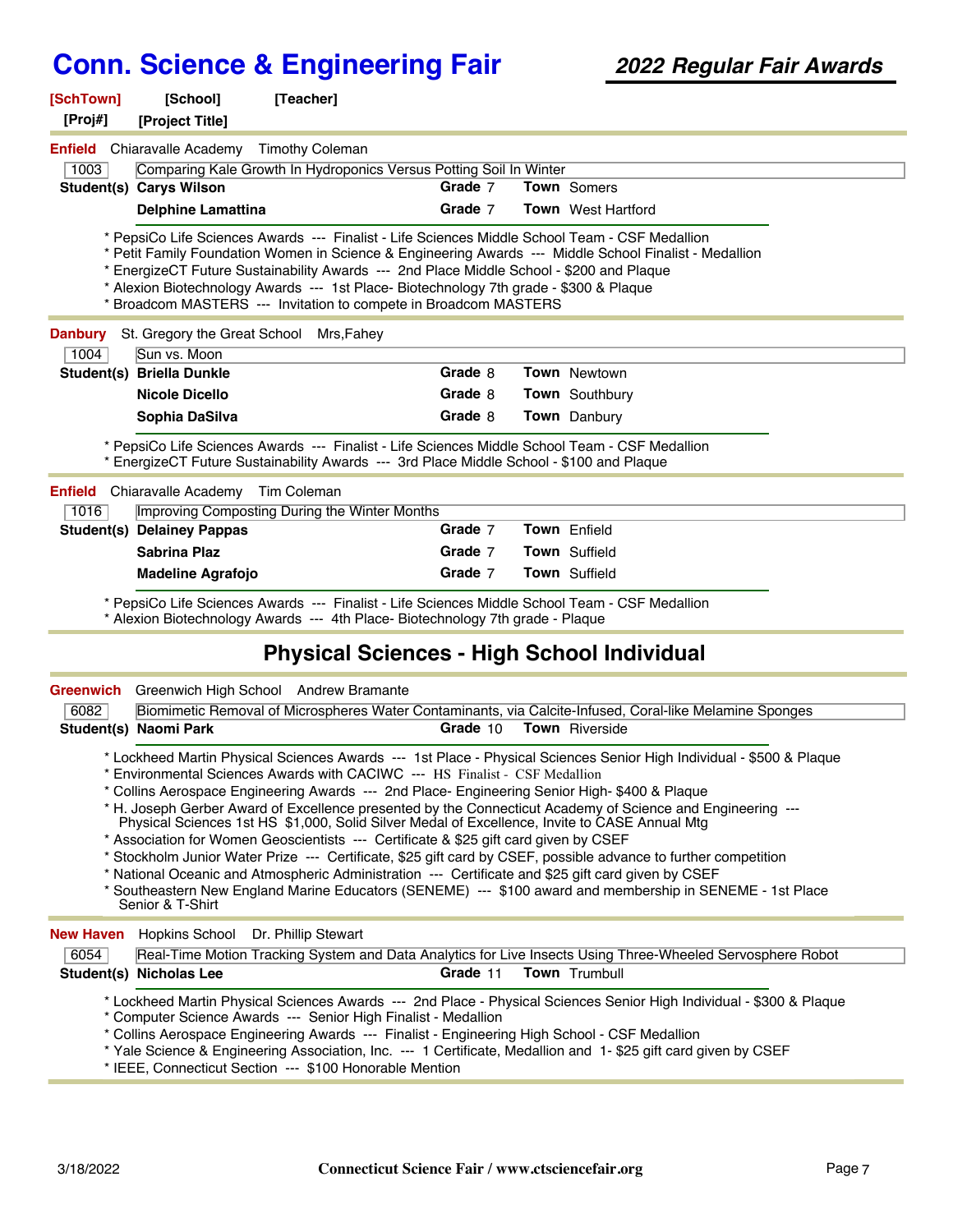| [SchTown]<br>[Proj#]     | [School]<br>[Project Title]                                                                                                                                                                                                                                                                                                                                                                                                                                                                                                                                    | [Teacher]                                                                                                                                                                                                                                                           |          |             |                                                                                                                                                                                                                                                                                                                                               |  |
|--------------------------|----------------------------------------------------------------------------------------------------------------------------------------------------------------------------------------------------------------------------------------------------------------------------------------------------------------------------------------------------------------------------------------------------------------------------------------------------------------------------------------------------------------------------------------------------------------|---------------------------------------------------------------------------------------------------------------------------------------------------------------------------------------------------------------------------------------------------------------------|----------|-------------|-----------------------------------------------------------------------------------------------------------------------------------------------------------------------------------------------------------------------------------------------------------------------------------------------------------------------------------------------|--|
| <b>Greenwich</b><br>6042 | <b>Bee Pollinators</b>                                                                                                                                                                                                                                                                                                                                                                                                                                                                                                                                         | Greenwich High School Andrew Bramante                                                                                                                                                                                                                               |          |             | Controlled Delivery of Sulfoxaflor Pesticide via Cinnamaldehyde-infused Hydrogels to Reduce Toxicity to Honey and Wild                                                                                                                                                                                                                        |  |
|                          | Student(s) Elizabeth Wallace                                                                                                                                                                                                                                                                                                                                                                                                                                                                                                                                   |                                                                                                                                                                                                                                                                     | Grade 11 |             | Town Old Greenwich                                                                                                                                                                                                                                                                                                                            |  |
|                          |                                                                                                                                                                                                                                                                                                                                                                                                                                                                                                                                                                | * Environmental Sciences Awards with CACIWC --- HS Finalist - CSF Medallion<br>* Association for Women Geoscientists --- Certificate & \$25 gift card given by CSEF                                                                                                 |          |             | * Lockheed Martin Physical Sciences Awards --- 3rd Place - Physical Sciences Senior High Individual - \$200 & Plaque<br>* The Goodwin-Niering Center for the Environment --- \$100 for "Excellence in Environmental Conservation Studies"                                                                                                     |  |
|                          |                                                                                                                                                                                                                                                                                                                                                                                                                                                                                                                                                                | Greenwich Greenwich High School Andrew Bramante                                                                                                                                                                                                                     |          |             |                                                                                                                                                                                                                                                                                                                                               |  |
| 6080                     | Student(s) Adam Kleshchelski                                                                                                                                                                                                                                                                                                                                                                                                                                                                                                                                   |                                                                                                                                                                                                                                                                     | Grade 11 |             | Remediation of Fire-Foam PFAs from Contaminated Water Using an Eco-Friendly and Reusable Water Filtration System<br>Town Cos Cob                                                                                                                                                                                                              |  |
|                          | * Lockheed Martin Physical Sciences Awards --- 4th Place - Physical Sciences Senior High Individual - Plaque<br>* Environmental Sciences Awards with CACIWC --- HS Finalist - CSF Medallion<br>* EnergizeCT Future Sustainability Awards --- High School Finalist - Medallion<br>* Stockholm Junior Water Prize --- Certificate, \$25 gift card by CSEF, possible advance to further competition<br>* University of Hartford Scholarships --- University of Hartford Scholarship- For Excellence in Engineering, or<br>Technology, \$30,000 (\$7,500 per year) |                                                                                                                                                                                                                                                                     |          |             |                                                                                                                                                                                                                                                                                                                                               |  |
|                          | <b>Darien</b> Darien High School David Lewis                                                                                                                                                                                                                                                                                                                                                                                                                                                                                                                   |                                                                                                                                                                                                                                                                     |          |             |                                                                                                                                                                                                                                                                                                                                               |  |
| 6071                     |                                                                                                                                                                                                                                                                                                                                                                                                                                                                                                                                                                | Cloud Identification in Mars Daily Global Maps with Deep Learning                                                                                                                                                                                                   |          |             |                                                                                                                                                                                                                                                                                                                                               |  |
|                          | Student(s) Sebastian Mengwall                                                                                                                                                                                                                                                                                                                                                                                                                                                                                                                                  |                                                                                                                                                                                                                                                                     | Grade 12 | Town Darien | * Lockheed Martin Physical Sciences Awards --- 5th Place - Physical Sciences Senior High Individual - Plaque                                                                                                                                                                                                                                  |  |
|                          | Software and T-shirt<br><b>Kent</b> Kent School Jesse Klingebiel                                                                                                                                                                                                                                                                                                                                                                                                                                                                                               | * Mathematics Awards --- 2nd Place High School - \$300 and Plaque<br>* Computer Science Awards --- Senior High Finalist - Medallion<br>* Raytheon Corporation Awards --- \$500, Plaque                                                                              |          |             | * MapleSoft Awards for Applied Mathematics and Modeling --- For execlence in Mathematics and Modeling - Maple                                                                                                                                                                                                                                 |  |
| 6003                     |                                                                                                                                                                                                                                                                                                                                                                                                                                                                                                                                                                | Flexibility with Flying: Replicable and Attachable Aerial Robot with Multi-Degree-of-Freedom                                                                                                                                                                        |          |             |                                                                                                                                                                                                                                                                                                                                               |  |
| Student(s) Siyi Lu       |                                                                                                                                                                                                                                                                                                                                                                                                                                                                                                                                                                |                                                                                                                                                                                                                                                                     | Grade 11 | Town Kent   |                                                                                                                                                                                                                                                                                                                                               |  |
|                          | year)                                                                                                                                                                                                                                                                                                                                                                                                                                                                                                                                                          | * Collins Aerospace Engineering Awards --- Finalist - Engineering High School - CSF Medallion                                                                                                                                                                       |          |             | * Lockheed Martin Physical Sciences Awards --- Finalist - Physical Sciences Senior High - CSF Medallion<br>* Petit Family Foundation Women in Science & Engineering Awards --- 2nd Place - High School \$250 / Plaque<br>* University of New Haven Scholarship Awards --- University of New Haven 4 year scholarship - \$96,000 (\$24,000 per |  |
| Windsor                  |                                                                                                                                                                                                                                                                                                                                                                                                                                                                                                                                                                | The Loomis Chaffee School Koby Osei-Mensah                                                                                                                                                                                                                          |          |             |                                                                                                                                                                                                                                                                                                                                               |  |
| 6021                     | Radiance Fields                                                                                                                                                                                                                                                                                                                                                                                                                                                                                                                                                |                                                                                                                                                                                                                                                                     |          |             | NeRF-UAV: Inexpensive 3-D Colored Video Reconstruction Using RGB Camera Equipped Drone Swarms and Neural                                                                                                                                                                                                                                      |  |
| Student(s) Eric Sun      |                                                                                                                                                                                                                                                                                                                                                                                                                                                                                                                                                                |                                                                                                                                                                                                                                                                     | Grade 11 |             | Town Flushing                                                                                                                                                                                                                                                                                                                                 |  |
|                          |                                                                                                                                                                                                                                                                                                                                                                                                                                                                                                                                                                | * Computer Science Awards --- Senior High Finalist - Medallion                                                                                                                                                                                                      |          |             | * Lockheed Martin Physical Sciences Awards --- Finalist - Physical Sciences Senior High - CSF Medallion                                                                                                                                                                                                                                       |  |
| <b>Greenwich</b><br>6027 | <b>Xylem Filtration</b>                                                                                                                                                                                                                                                                                                                                                                                                                                                                                                                                        | Greenwich High School Andrew Bramante                                                                                                                                                                                                                               |          |             | Simple Remediation of Heavy Metal and Fertilizer Runoff Water Contaminants via Carbon Nanotube Infused Pinus strobus                                                                                                                                                                                                                          |  |
|                          | Student(s) Justin Bernstein                                                                                                                                                                                                                                                                                                                                                                                                                                                                                                                                    |                                                                                                                                                                                                                                                                     | Grade 9  |             | Town Greenwich                                                                                                                                                                                                                                                                                                                                |  |
|                          | School                                                                                                                                                                                                                                                                                                                                                                                                                                                                                                                                                         | * Environmental Sciences Awards with CACIWC --- 3rd Place HS- \$100 and Plaque<br>* Collins Aerospace Engineering Awards --- Finalist - Engineering High School - CSF Medallion<br>* American Meteorological Society --- Certificate & \$25 gift card given by CSEF |          |             | * Lockheed Martin Physical Sciences Awards --- Finalist - Physical Sciences Senior High - CSF Medallion<br>* National Oceanic and Atmospheric Administration --- Certificate and \$25 gift card given by CSEF<br>* John S. Kendall Memorial Awards --- \$500 John S. Kendall Award for Excellence In Mechanical Engineering - High            |  |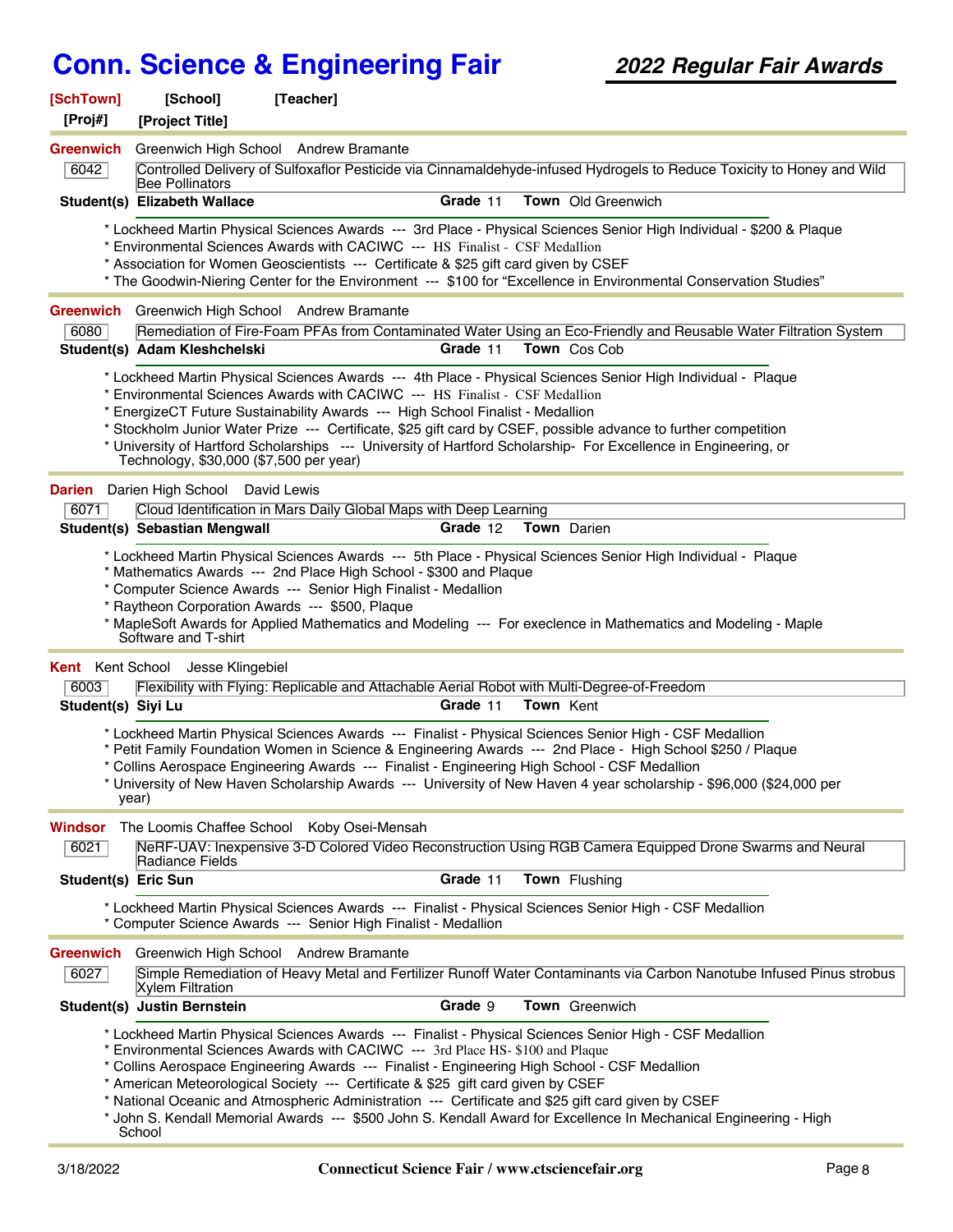| [SchTown]<br>[Proj#] | [School]<br>[Project Title]                                                       | [Teacher]                                                                                                                                                                                                                                                                                                                                                                                                                                                                                                   |  |
|----------------------|-----------------------------------------------------------------------------------|-------------------------------------------------------------------------------------------------------------------------------------------------------------------------------------------------------------------------------------------------------------------------------------------------------------------------------------------------------------------------------------------------------------------------------------------------------------------------------------------------------------|--|
| <b>Stamford</b>      | King School Victoria Schulman                                                     |                                                                                                                                                                                                                                                                                                                                                                                                                                                                                                             |  |
| 6028                 | Achieved by Electrochromic Reactions                                              | Electrochromism paired with Finite Difference Time Domain Modeling allows for the Successful Prediction of Color Change                                                                                                                                                                                                                                                                                                                                                                                     |  |
|                      | Student(s) Gouri Krishnan                                                         | Grade 11<br>Town Darien                                                                                                                                                                                                                                                                                                                                                                                                                                                                                     |  |
|                      |                                                                                   | * Lockheed Martin Physical Sciences Awards --- Finalist - Physical Sciences Senior High - CSF Medallion                                                                                                                                                                                                                                                                                                                                                                                                     |  |
|                      | * MIT Club of Hartford K-12 Initiative<br>research, high school, \$100 cash award | C/O Leon Kaatz; 111 Oak Street; Hartford, CT 06106 --- For excellence in science & technology of energy related                                                                                                                                                                                                                                                                                                                                                                                             |  |
|                      |                                                                                   | * Frank J. Link Family Award for Energy Related Research --- Frank J. Link Award for Energy Related Research - \$50                                                                                                                                                                                                                                                                                                                                                                                         |  |
|                      |                                                                                   | <b>Woodbridge</b> Amity Regional High School Catherine Piscitelli                                                                                                                                                                                                                                                                                                                                                                                                                                           |  |
| 6031                 |                                                                                   | Theoretical Modelling and Parameterization of a Novel-Actuator-Based Transtibial Pediatric Prosthetic                                                                                                                                                                                                                                                                                                                                                                                                       |  |
|                      | Student(s) Aditi Bhattamishra                                                     | Grade 10<br><b>Town</b> Orange                                                                                                                                                                                                                                                                                                                                                                                                                                                                              |  |
|                      |                                                                                   | * Lockheed Martin Physical Sciences Awards --- Finalist - Physical Sciences Senior High - CSF Medallion<br>* Stanley Black & Decker Applied Technology Awards --- 1st Place High School - \$500 and Plaque, Medallion<br>* Collins Aerospace Engineering Awards --- Finalist - Engineering High School - CSF Medallion<br>* IEEE, Connecticut Section --- \$250 Honors Award -Senior<br>* Wisner Chairman's Award --- \$500 cash & Plaque HS<br>* Otero Family Award --- The Otero Family Award; \$250 cash |  |
|                      |                                                                                   | <b>Greenwich</b> Greenwich High School Andrew Bramante                                                                                                                                                                                                                                                                                                                                                                                                                                                      |  |
| 6039                 | Supramolecular Hydrogel Scaffolding                                               | Eco-Friendly Remediation of Polycyclic Aromatic Hydrocarbons in Stormwater via Magnesium-Infused Calcite Crystal,                                                                                                                                                                                                                                                                                                                                                                                           |  |
|                      | Student(s) Audrey Lin                                                             | Grade 10<br>Town Riverside                                                                                                                                                                                                                                                                                                                                                                                                                                                                                  |  |
|                      | with \$700 stipend                                                                | * Lockheed Martin Physical Sciences Awards --- Finalist - Physical Sciences Senior High - CSF Medallion<br>* Environmental Sciences Awards with CACIWC --- 2nd Place HS- \$200 and Plaque<br>* Collins Aerospace Engineering Awards --- Finalist - Engineering High School - CSF Medallion<br>* GENIUS Olympiad --- GENIUS Olympiad Competition for HS Environmental, Energy, Ecology, or Biodiversity Project                                                                                              |  |
| <b>Bridgeport</b>    |                                                                                   | Bridgeport Aquaculture Center Kirk Shadle                                                                                                                                                                                                                                                                                                                                                                                                                                                                   |  |
| 6057                 |                                                                                   | An Inexpensive, Simple and Effective Application of Off the Grid Solar Disinfection For Potable Water                                                                                                                                                                                                                                                                                                                                                                                                       |  |
|                      | <b>Student(s) Allison Greenberg</b>                                               | Grade 12<br><b>Town</b> Fairfield                                                                                                                                                                                                                                                                                                                                                                                                                                                                           |  |
|                      |                                                                                   | * Lockheed Martin Physical Sciences Awards --- Finalist - Physical Sciences Senior High - CSF Medallion<br>* Stanley Black & Decker Applied Technology Awards --- Senior High Finalist - Medallion                                                                                                                                                                                                                                                                                                          |  |
|                      |                                                                                   | Woodbridge Amity Regional High School Catherine Piscitelli                                                                                                                                                                                                                                                                                                                                                                                                                                                  |  |
| 6058                 |                                                                                   | The Manufacture and Expanded Function of a Locking Container to Eliminate the Distraction of Phones While Driving                                                                                                                                                                                                                                                                                                                                                                                           |  |
|                      | <b>Student(s) Scott Lowder</b>                                                    | Grade 12<br>Town Orange                                                                                                                                                                                                                                                                                                                                                                                                                                                                                     |  |
|                      |                                                                                   | * Lockheed Martin Physical Sciences Awards --- Finalist - Physical Sciences Senior High - CSF Medallion<br>* Office of Naval Research- U.S. Navy / U.S. Marine Corps --- High School- Certificate, \$75.00 gift card given by ONR                                                                                                                                                                                                                                                                           |  |
| Greenwich            |                                                                                   | Greenwich High School Andrew Bramante                                                                                                                                                                                                                                                                                                                                                                                                                                                                       |  |
| 6060                 | Framework                                                                         | Increasing Elasticity, Durability, and Function of Wearable PANI-Sense pH Health Monitors via a Superhydrophobic, Textile                                                                                                                                                                                                                                                                                                                                                                                   |  |
|                      | Student(s) Madeline Minichetti                                                    | Town Greenwich<br>Grade 11                                                                                                                                                                                                                                                                                                                                                                                                                                                                                  |  |
|                      | Technology, \$30,000 (\$7,500 per year)                                           | * Lockheed Martin Physical Sciences Awards --- Finalist - Physical Sciences Senior High - CSF Medallion<br>* Collins Aerospace Engineering Awards --- Finalist - Engineering High School - CSF Medallion<br>* University of Hartford Scholarships --- University of Hartford Scholarship- For Excellence in Engineering, or                                                                                                                                                                                 |  |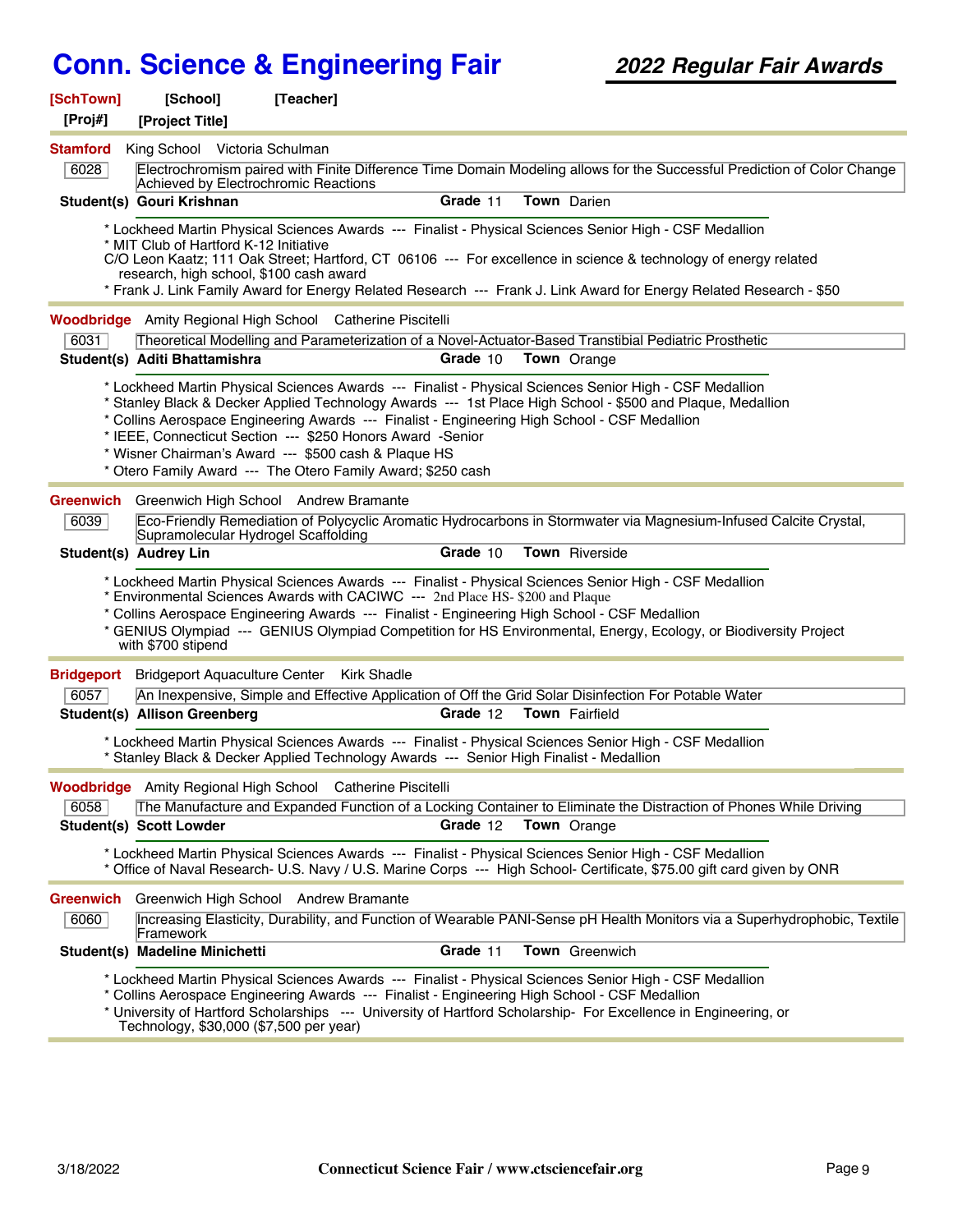| [SchTown] | [School] | [Teacher] |
|-----------|----------|-----------|
|-----------|----------|-----------|

**[Proj#] [Project Title]**

#### **Physical Sciences - High School Teams**

|                                                                                                                                                                                                                 | <b>Windsor</b> Academy of Aerospace & Engineering Dr. Michelle Bellinger  |                                                                 |  |                                                                                                                                                                                                                     |  |  |
|-----------------------------------------------------------------------------------------------------------------------------------------------------------------------------------------------------------------|---------------------------------------------------------------------------|-----------------------------------------------------------------|--|---------------------------------------------------------------------------------------------------------------------------------------------------------------------------------------------------------------------|--|--|
| 6502                                                                                                                                                                                                            | Compressive Strength                                                      |                                                                 |  | The Effect Of Altering The Material Composition in Ultra High-Performance Concrete (UHPC) With Regional Materials On                                                                                                |  |  |
| Student(s) Justin Ho                                                                                                                                                                                            |                                                                           | Grade 11                                                        |  | Town Suffield                                                                                                                                                                                                       |  |  |
|                                                                                                                                                                                                                 | <b>Nathan Magold</b>                                                      | Grade 11                                                        |  | <b>Town</b> Southington                                                                                                                                                                                             |  |  |
| * Lockheed Martin Physical Sciences Awards --- 1st Place - Physical Sciences Senior High Team- \$500 (split) &<br>Plaque<br>* ASM Materials Education Foundation --- Certificate & \$25 gift card given by CSEF |                                                                           |                                                                 |  |                                                                                                                                                                                                                     |  |  |
|                                                                                                                                                                                                                 | Windsor Academy of Aerospace & Engineering Dr. Michelle Bellinger         |                                                                 |  |                                                                                                                                                                                                                     |  |  |
| 6505                                                                                                                                                                                                            |                                                                           | Piezoelectric Wind Harvesting Electrical Energy Conversion      |  |                                                                                                                                                                                                                     |  |  |
|                                                                                                                                                                                                                 | Student(s) Dylan Pueschel                                                 | Grade 12                                                        |  | Town Hebron                                                                                                                                                                                                         |  |  |
|                                                                                                                                                                                                                 | <b>John Watrous</b>                                                       | Grade 12                                                        |  | <b>Town Hartford</b>                                                                                                                                                                                                |  |  |
| <b>Greenwich</b><br>6514                                                                                                                                                                                        | * Raytheon Corporation Awards --- \$500, Plaque<br>Sacred Heart Greenwich | Joan Fei                                                        |  | * GENIUS Olympiad --- GENIUS Olympiad Competition for1st Place HS Future Sustainability with \$700 stipend<br>Association between Aggressive Behavior and Allele 1820272961:A:C in Purebred and Mixed Breed Canines |  |  |
|                                                                                                                                                                                                                 | <b>Student(s) Gigi Pascal</b>                                             | Grade 12                                                        |  | Town Darien                                                                                                                                                                                                         |  |  |
|                                                                                                                                                                                                                 | <b>Sarah Augustine</b>                                                    | Grade 12                                                        |  | Town Greenwich                                                                                                                                                                                                      |  |  |
|                                                                                                                                                                                                                 | <b>Caroline Nemec</b>                                                     | Grade 12                                                        |  | Town Darien                                                                                                                                                                                                         |  |  |
|                                                                                                                                                                                                                 |                                                                           |                                                                 |  | * Lockheed Martin Physical Sciences Awards --- 3rd Place - Physical Sciences Senior High Team - Plaque                                                                                                              |  |  |
| <b>Physical Sciences - Middle School 7th Grade</b>                                                                                                                                                              |                                                                           |                                                                 |  |                                                                                                                                                                                                                     |  |  |
| <b>Cheshire</b>                                                                                                                                                                                                 | St. Bridget School<br>Michelle. Carroll                                   |                                                                 |  |                                                                                                                                                                                                                     |  |  |
| 5011                                                                                                                                                                                                            |                                                                           | Coding an Affordable Goat Identification System for All Farmers |  |                                                                                                                                                                                                                     |  |  |
|                                                                                                                                                                                                                 | <b>Student(s) Avery Fowler</b>                                            | Grade 7                                                         |  | Town Cheshire                                                                                                                                                                                                       |  |  |
|                                                                                                                                                                                                                 |                                                                           |                                                                 |  | * Lockheed Martin Physical Sciences Awards --- 1st Place - Physical Sciences 7th Grade Ind. - \$200 & Plaque<br>* Detit Formily Foundation Weman in Coionee & Fraincesing Auserda Middle Cebeal Finalist Modellian  |  |  |

Petit Family Foundation Women in Science & Engineering Awards --- Middle School Finalist - Medallion

- \* Stanley Black & Decker Applied Technology Awards --- Middle School Finalist Medallion
- \* EnergizeCT Future Sustainability Awards --- Middle School Finalist Medallion

\* National Center for Inquiry Learning --- Danielle & Maggie Award for Imagination - MS \$100

- \* Dreams Unlimited Award --- \$100 Cash Award + Certificate to each student
- \* Broadcom MASTERS --- Invitation to compete in Broadcom MASTERS

**Student(s) Thomas Gerlach Grade** 7 **Town** Ellington

**Ellington** Ellington Middle School Scott Raiola

| 5007 | Wall climbing soft robot |  |
|------|--------------------------|--|
|      |                          |  |

\* Lockheed Martin Physical Sciences Awards --- 2nd Place - Physical Sciences 7th Grade Ind. - \$100 & Plaque

\* Collins Aerospace Engineering Awards --- Finalist - Engineering Middle School - CSF Medallion

\* Quinnipiac University Scholarships --- \$30,000, 4 year scholarship (\$7,500 per year) to Quinnipiac University for MS **Student** 

\* CT Architecture Foundation - The William M. Mack, AIA Award --- \$250 Gift Certificate to Barnes and Noble from the Connecticut Architecture Foundation, William M. Mack, AIA Award.

\* Demos R Us Award --- \$150 Cash Award-- Clear Execution of Research- 7th Grade

\* Broadcom MASTERS --- Invitation to compete in Broadcom MASTERS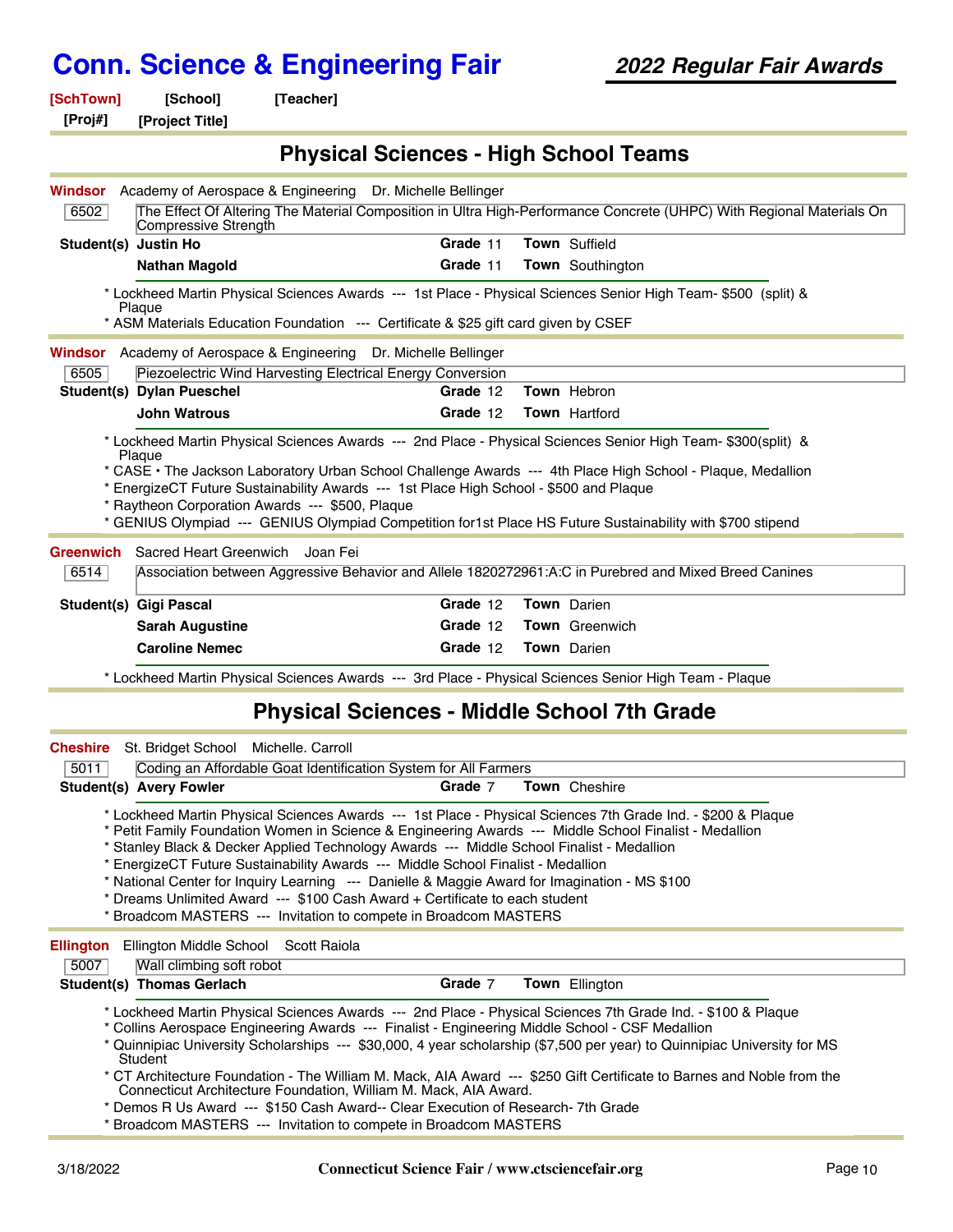| [SchTown]<br>[Proj#] |                                                                                                                                                                                                                                                                                                                                                                                                                                                                                                                                                                                                                                                                                                               | [School]<br>[Project Title]                                          | [Teacher] |                                                                                                 |  |           |                                                                                                                                                                                                                                                                                                                                               |
|----------------------|---------------------------------------------------------------------------------------------------------------------------------------------------------------------------------------------------------------------------------------------------------------------------------------------------------------------------------------------------------------------------------------------------------------------------------------------------------------------------------------------------------------------------------------------------------------------------------------------------------------------------------------------------------------------------------------------------------------|----------------------------------------------------------------------|-----------|-------------------------------------------------------------------------------------------------|--|-----------|-----------------------------------------------------------------------------------------------------------------------------------------------------------------------------------------------------------------------------------------------------------------------------------------------------------------------------------------------|
| <b>Danbury</b>       |                                                                                                                                                                                                                                                                                                                                                                                                                                                                                                                                                                                                                                                                                                               |                                                                      |           | Westside Middle School Academy Jonathan Neuhausel                                               |  |           |                                                                                                                                                                                                                                                                                                                                               |
| 5009                 |                                                                                                                                                                                                                                                                                                                                                                                                                                                                                                                                                                                                                                                                                                               |                                                                      |           | Impact of prediction methods on the percentage accuracy of a stock forecast.                    |  |           |                                                                                                                                                                                                                                                                                                                                               |
|                      |                                                                                                                                                                                                                                                                                                                                                                                                                                                                                                                                                                                                                                                                                                               | Student(s) Alejandro Mayorga                                         |           | Grade 7                                                                                         |  |           | Town Danbury                                                                                                                                                                                                                                                                                                                                  |
|                      |                                                                                                                                                                                                                                                                                                                                                                                                                                                                                                                                                                                                                                                                                                               | Medallion<br>Middle School Phys Science                              |           | * Mathematics Awards --- 2nd Place Middle School - \$200 and Plaque                             |  |           | * Lockheed Martin Physical Sciences Awards --- 3rd Place - Physical Sciences 7th Grade Ind. - \$100 & Plaque<br>* CASE • The Jackson Laboratory Urban School Challenge Awards --- 3rd Place Middle School - \$100 and Plaque,<br>* Talcott Mountain Science Center & Academy --- Founder's Award - \$450 Saturday Mentorship Course at TMSC - |
| <b>Pawcatuck</b>     |                                                                                                                                                                                                                                                                                                                                                                                                                                                                                                                                                                                                                                                                                                               | St. Michael School                                                   |           | Anna-Helene Grossomanides                                                                       |  |           |                                                                                                                                                                                                                                                                                                                                               |
| 5008                 |                                                                                                                                                                                                                                                                                                                                                                                                                                                                                                                                                                                                                                                                                                               | Underground Life                                                     |           |                                                                                                 |  |           |                                                                                                                                                                                                                                                                                                                                               |
|                      |                                                                                                                                                                                                                                                                                                                                                                                                                                                                                                                                                                                                                                                                                                               | Student(s) Owen Nicholas                                             |           | Grade 7                                                                                         |  |           | <b>Town</b> Pawcatuck                                                                                                                                                                                                                                                                                                                         |
|                      |                                                                                                                                                                                                                                                                                                                                                                                                                                                                                                                                                                                                                                                                                                               |                                                                      |           | * EnergizeCT Alternative/Renewable Energy Awards --- 2nd Place Middle School - \$200 and Plaque |  |           | * Lockheed Martin Physical Sciences Awards --- 4th Place - Physical Sciences 7th Grade Ind. - Plaque                                                                                                                                                                                                                                          |
|                      |                                                                                                                                                                                                                                                                                                                                                                                                                                                                                                                                                                                                                                                                                                               | <b>Manchester</b> St. James School                                   | Ellen Oei |                                                                                                 |  |           |                                                                                                                                                                                                                                                                                                                                               |
| 5005                 |                                                                                                                                                                                                                                                                                                                                                                                                                                                                                                                                                                                                                                                                                                               | Power to the Puck                                                    |           |                                                                                                 |  |           |                                                                                                                                                                                                                                                                                                                                               |
|                      |                                                                                                                                                                                                                                                                                                                                                                                                                                                                                                                                                                                                                                                                                                               | Student(s) Jameson Fisher                                            |           | Grade 7                                                                                         |  |           | Town EAST HARTFORD                                                                                                                                                                                                                                                                                                                            |
|                      |                                                                                                                                                                                                                                                                                                                                                                                                                                                                                                                                                                                                                                                                                                               | Card from CSEF<br>Engineering by a Middle School student, \$100 cash |           | <b>Physical Sciences - Middle School 8th Grade</b>                                              |  |           | * Samantha Freeman Award for Excellence in Sports Science or Engineering --- For Excellence in Sports Science or                                                                                                                                                                                                                              |
|                      |                                                                                                                                                                                                                                                                                                                                                                                                                                                                                                                                                                                                                                                                                                               | <b>Avon</b> Talcott Mountain Academy Lydia Gibb                      |           |                                                                                                 |  |           |                                                                                                                                                                                                                                                                                                                                               |
| 5525                 |                                                                                                                                                                                                                                                                                                                                                                                                                                                                                                                                                                                                                                                                                                               | Processing                                                           |           |                                                                                                 |  |           | Pellet-"O"-Trap: Capturing Plastic Pellets Through a Multi-Filter System & Analyzing Their Progression Using Binary Image                                                                                                                                                                                                                     |
|                      |                                                                                                                                                                                                                                                                                                                                                                                                                                                                                                                                                                                                                                                                                                               | Student(s) Sia Reddy                                                 |           | Grade 8                                                                                         |  | Town Avon |                                                                                                                                                                                                                                                                                                                                               |
|                      | * Lockheed Martin Physical Sciences Awards --- 1st Place - Physical Sciences 8th Grade Ind.- \$300 & Plaque<br>* Stanley Black & Decker Applied Technology Awards --- Middle School Finalist - Medallion<br>* Environmental Sciences Awards with CACIWC --- 2nd Place MS- \$200 and Plaque<br>* Collins Aerospace Engineering Awards --- Finalist - Engineering Middle School - CSF Medallion<br>* Connecticut Science Teachers Association's Marty Tafel Student Research Award --- Physical Sciences 8th Grade -<br>\$500 and invite to CSTA Award Banquet<br>* Society of Women Engineers - Hartford Section --- Scientific Calculator<br>* Broadcom MASTERS --- Invitation to compete in Broadcom MASTERS |                                                                      |           |                                                                                                 |  |           |                                                                                                                                                                                                                                                                                                                                               |
| <b>Danbury</b>       |                                                                                                                                                                                                                                                                                                                                                                                                                                                                                                                                                                                                                                                                                                               | Westside Middle School Academy Jon Neuhausel                         |           |                                                                                                 |  |           |                                                                                                                                                                                                                                                                                                                                               |
| 5510                 |                                                                                                                                                                                                                                                                                                                                                                                                                                                                                                                                                                                                                                                                                                               |                                                                      |           | The Effects of Ice Mitigation Strategies on Livestock Waterers                                  |  |           |                                                                                                                                                                                                                                                                                                                                               |
|                      |                                                                                                                                                                                                                                                                                                                                                                                                                                                                                                                                                                                                                                                                                                               | Student(s) Sophia Blumenreich                                        |           | Grade 8                                                                                         |  |           | Town Danbury                                                                                                                                                                                                                                                                                                                                  |
|                      |                                                                                                                                                                                                                                                                                                                                                                                                                                                                                                                                                                                                                                                                                                               |                                                                      |           | * Alexion Biotechnology Awards --- Finalist - Biotechnology 8th grade - CSF Medallion           |  |           | * Lockheed Martin Physical Sciences Awards --- 2nd Place - Physical Sciences 8th Grade Ind. - \$200 & Plaque<br>* CASE . The Jackson Laboratory Urban School Challenge Awards --- Middle School Finalist - Medallion                                                                                                                          |

\* J.A. Augustine Award --- \$100 for excellence in physical sciences

\* Broadcom MASTERS --- Invitation to compete in Broadcom MASTERS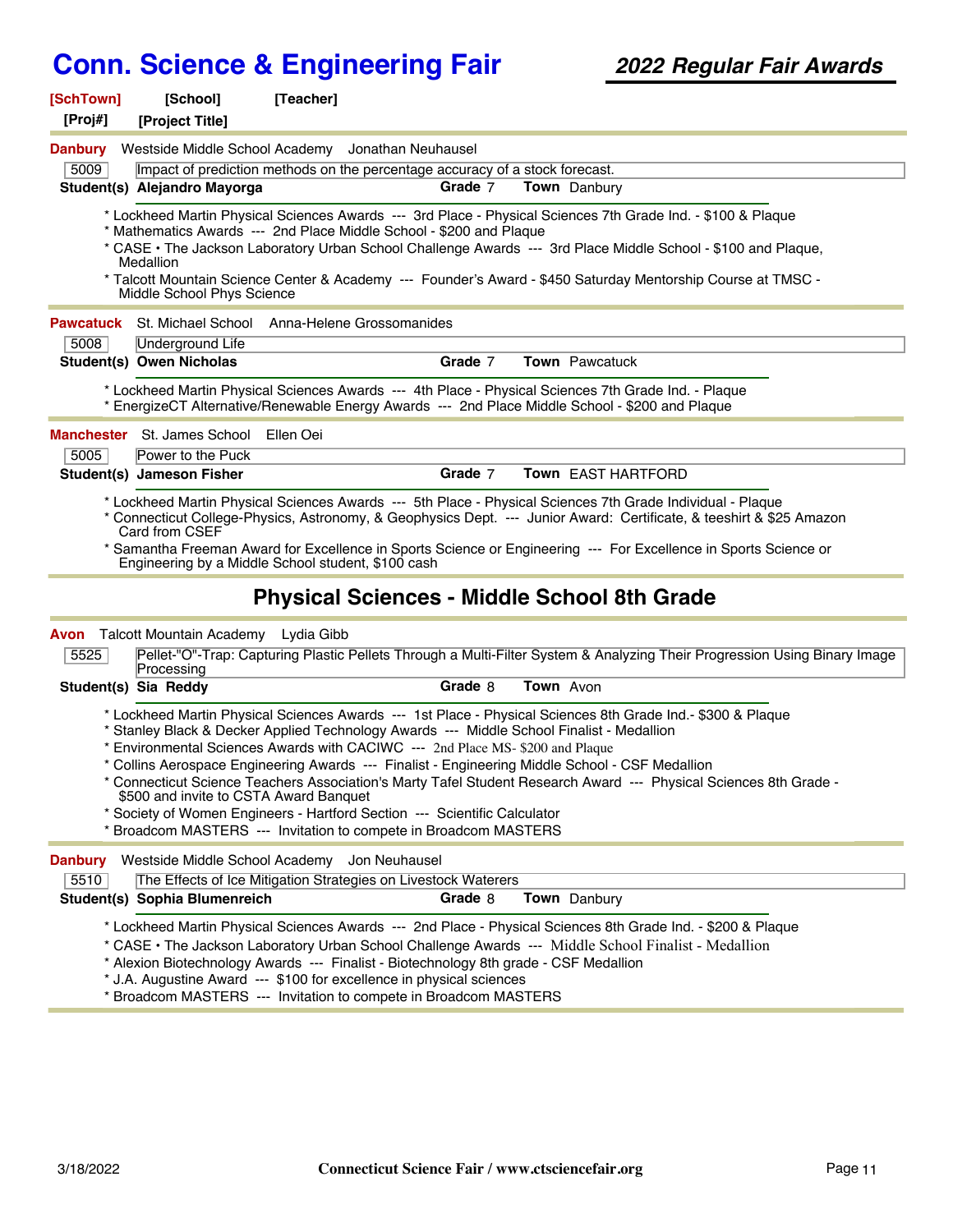| [SchTown]<br>[Proj#]    | [School]<br>[Project Title]        | [Teacher]                                                                                                                                                                                                                                                                                                                                                                                                                                                                                                                                                                                                                      |         |                                                                                                                                                                                                                                                                                                                                                                                                                                                                                                                                                                                                                                                                      |  |
|-------------------------|------------------------------------|--------------------------------------------------------------------------------------------------------------------------------------------------------------------------------------------------------------------------------------------------------------------------------------------------------------------------------------------------------------------------------------------------------------------------------------------------------------------------------------------------------------------------------------------------------------------------------------------------------------------------------|---------|----------------------------------------------------------------------------------------------------------------------------------------------------------------------------------------------------------------------------------------------------------------------------------------------------------------------------------------------------------------------------------------------------------------------------------------------------------------------------------------------------------------------------------------------------------------------------------------------------------------------------------------------------------------------|--|
| <b>Danbury</b>          |                                    | Westside Middle School Academy Jon Neuhausel                                                                                                                                                                                                                                                                                                                                                                                                                                                                                                                                                                                   |         |                                                                                                                                                                                                                                                                                                                                                                                                                                                                                                                                                                                                                                                                      |  |
| 5514                    |                                    | Model System Design For Technology-Assisted Insulin Regulation                                                                                                                                                                                                                                                                                                                                                                                                                                                                                                                                                                 |         |                                                                                                                                                                                                                                                                                                                                                                                                                                                                                                                                                                                                                                                                      |  |
|                         | <b>Student(s) Sydney Borst</b>     |                                                                                                                                                                                                                                                                                                                                                                                                                                                                                                                                                                                                                                | Grade 8 | Town Danbury                                                                                                                                                                                                                                                                                                                                                                                                                                                                                                                                                                                                                                                         |  |
|                         | Medallion                          | * Alexion Biotechnology Awards --- 2nd Place- Biotechnology 8th grade - \$200 & Plaque<br>* IEEE, Connecticut Section --- \$100 Honorable Mention<br>* Broadcom MASTERS --- Invitation to compete in Broadcom MASTERS                                                                                                                                                                                                                                                                                                                                                                                                          |         | * Lockheed Martin Physical Sciences Awards --- 3rd Place - Physical Sciences 8th Grade Ind, - \$100 & Plaque<br>* Petit Family Foundation Women in Science & Engineering Awards --- Middle School Finalist - Medallion<br>* Pfizer Computational Biology and Bioinformatics Awards --- 1st Place Middle School - \$300, Plaque<br>* CASE • The Jackson Laboratory Urban School Challenge Awards --- 2nd Place Middle School - \$200 and Plaque,<br>* Collins Aerospace Engineering Awards --- Finalist - Engineering Middle School - CSF Medallion<br>* GENIUS Olympiad --- GENIUS Olympiad Competition for Highest Placing USC 8th grade Project with \$700 stipend |  |
| <b>Danbury</b>          |                                    | Westside Middle School Academy Jonathan Neuhausel                                                                                                                                                                                                                                                                                                                                                                                                                                                                                                                                                                              |         |                                                                                                                                                                                                                                                                                                                                                                                                                                                                                                                                                                                                                                                                      |  |
| 5505                    |                                    |                                                                                                                                                                                                                                                                                                                                                                                                                                                                                                                                                                                                                                |         | Design and Testing of an Integrated 360 Degree Pi Camera System for Deep Well Rescue Mission                                                                                                                                                                                                                                                                                                                                                                                                                                                                                                                                                                         |  |
|                         | Student(s) Sandhya Sudarsanam      |                                                                                                                                                                                                                                                                                                                                                                                                                                                                                                                                                                                                                                | Grade 8 | Town Danbury                                                                                                                                                                                                                                                                                                                                                                                                                                                                                                                                                                                                                                                         |  |
|                         |                                    | * Stanley Black & Decker Applied Technology Awards --- Middle School Finalist - Medallion<br>* Computer Science Awards --- 1st Place Middle School - \$300, Plaque<br>* Collins Aerospace Engineering Awards --- 2nd Place- Engineering MS- \$200 & Plaque<br>* Raytheon Corporation Awards --- \$500, Plaque<br>* IEEE, Connecticut Section --- \$250 Honors Award -Junior<br>* Jon Chapitis Memorial Award --- John Chapitis Spirit of Innovation Award - MS \$100<br>* Zepke Awards --- \$100 - For the Best Use of Electronic Circuitry- Middle School<br>* Broadcom MASTERS --- Invitation to compete in Broadcom MASTERS |         | * Petit Family Foundation Women in Science & Engineering Awards --- 2nd Place - Middle School- \$200 / Plaque<br>* CASE · The Jackson Laboratory Urban School Challenge Awards --- 4th Place Middle School - Plaque, Medallion<br>* Office of Naval Research- U.S. Navy / U.S. Marine Corps --- Middle School- Certificate, \$25 gift card given by CSEF                                                                                                                                                                                                                                                                                                             |  |
|                         |                                    | Bridgeport Park City Prep Charter School Mr. Jaekle                                                                                                                                                                                                                                                                                                                                                                                                                                                                                                                                                                            |         |                                                                                                                                                                                                                                                                                                                                                                                                                                                                                                                                                                                                                                                                      |  |
| 5522                    |                                    | The Connection of Coronal Mass Ejections and Sunspots                                                                                                                                                                                                                                                                                                                                                                                                                                                                                                                                                                          |         |                                                                                                                                                                                                                                                                                                                                                                                                                                                                                                                                                                                                                                                                      |  |
|                         | <b>Student(s) Marcus Rosario</b>   | * Mathematics Awards --- 3rd Place Middle School - \$100 and Plaque                                                                                                                                                                                                                                                                                                                                                                                                                                                                                                                                                            | Grade 8 | Town Bridgeport<br>* Lockheed Martin Physical Sciences Awards --- 5th Place - Physical Sciences 8th Grade Ind. - Plaque                                                                                                                                                                                                                                                                                                                                                                                                                                                                                                                                              |  |
| <b>Trumbull</b><br>5508 | The Luboni                         | Christian Heritage School Mr Daniel Cote                                                                                                                                                                                                                                                                                                                                                                                                                                                                                                                                                                                       |         |                                                                                                                                                                                                                                                                                                                                                                                                                                                                                                                                                                                                                                                                      |  |
|                         | <b>Student(s) Lucille Presbrey</b> |                                                                                                                                                                                                                                                                                                                                                                                                                                                                                                                                                                                                                                | Grade 8 | Town Ridgefield                                                                                                                                                                                                                                                                                                                                                                                                                                                                                                                                                                                                                                                      |  |
|                         |                                    | * IEEE, Connecticut Section --- \$100 Honorable Mention<br>STEM and Design summer camp, \$50 cash if cannot attend camp. Certificate.                                                                                                                                                                                                                                                                                                                                                                                                                                                                                          |         | * Lockheed Martin Physical Sciences Awards --- Finalist - Physical Sciences 8th Grade - CSF Medallion<br>* EnergizeCT Alternative/Renewable Energy Awards --- 1st Place Middle School - \$300 and Plaque<br>* Robotics And Beyond --- Middle School- For excellence in engineering design; \$200 toward Robotics And Beyond                                                                                                                                                                                                                                                                                                                                          |  |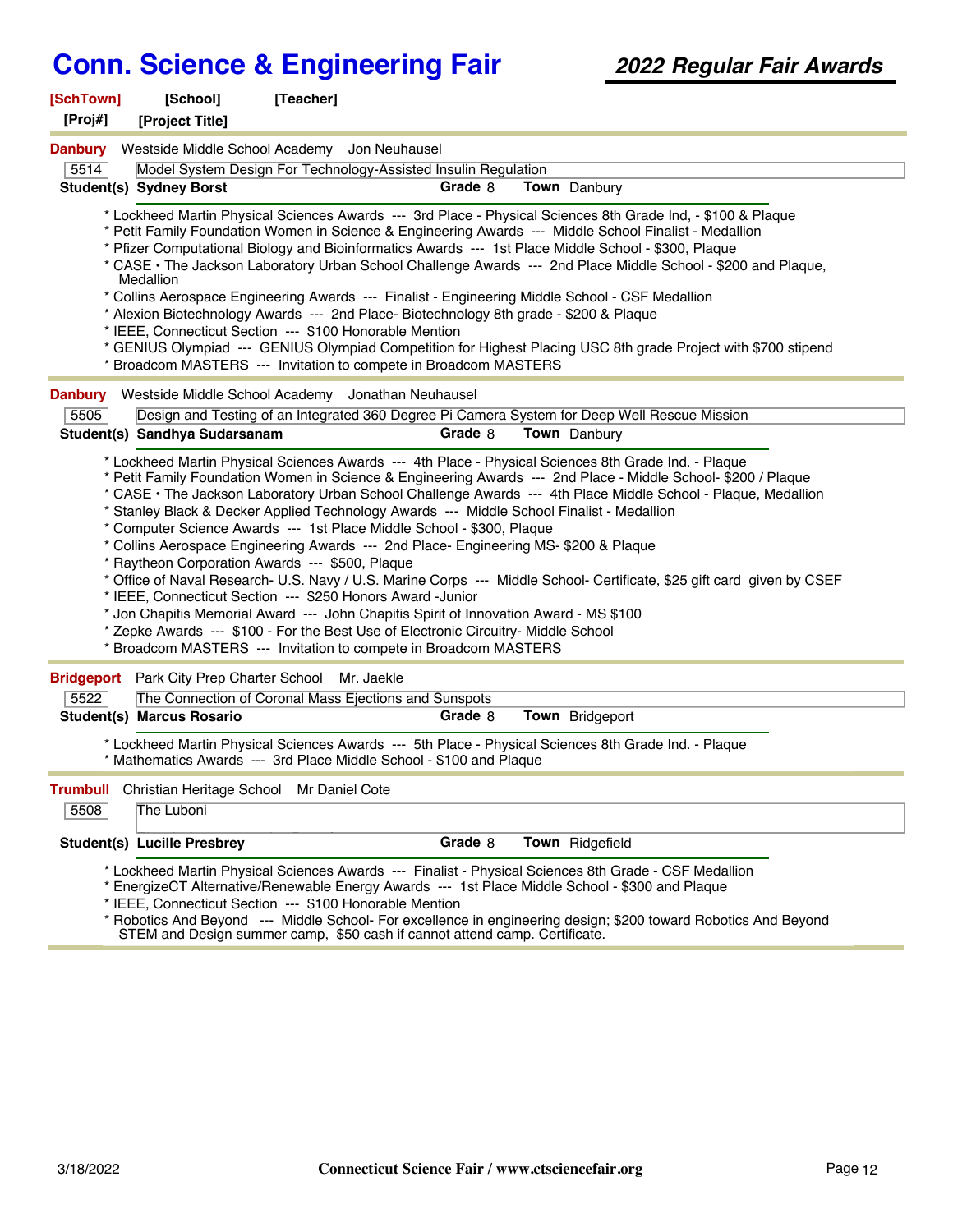| [SchTown]                                                                                                                                                                                                                                                                                                                                                                                                                                                                                               | [School]                                                    | [Teacher]                                                                                                                                                                                                                                        |         |  |                                                                                                                                                                                                                                                                                                                                                                                                                                                                                                                                                                                              |  |
|---------------------------------------------------------------------------------------------------------------------------------------------------------------------------------------------------------------------------------------------------------------------------------------------------------------------------------------------------------------------------------------------------------------------------------------------------------------------------------------------------------|-------------------------------------------------------------|--------------------------------------------------------------------------------------------------------------------------------------------------------------------------------------------------------------------------------------------------|---------|--|----------------------------------------------------------------------------------------------------------------------------------------------------------------------------------------------------------------------------------------------------------------------------------------------------------------------------------------------------------------------------------------------------------------------------------------------------------------------------------------------------------------------------------------------------------------------------------------------|--|
| [Proj#]                                                                                                                                                                                                                                                                                                                                                                                                                                                                                                 | [Project Title]                                             |                                                                                                                                                                                                                                                  |         |  |                                                                                                                                                                                                                                                                                                                                                                                                                                                                                                                                                                                              |  |
| <b>Cheshire</b>                                                                                                                                                                                                                                                                                                                                                                                                                                                                                         | Dodd Middle School Clare Gonzalez                           |                                                                                                                                                                                                                                                  |         |  |                                                                                                                                                                                                                                                                                                                                                                                                                                                                                                                                                                                              |  |
| 5509                                                                                                                                                                                                                                                                                                                                                                                                                                                                                                    | using Swift                                                 |                                                                                                                                                                                                                                                  |         |  | A Domestic Violence Alerting Device Comprised of an Analog Sound Level Meter OLED Display and iOS Mobile App built                                                                                                                                                                                                                                                                                                                                                                                                                                                                           |  |
|                                                                                                                                                                                                                                                                                                                                                                                                                                                                                                         | Student(s) Suchita Srinivasan                               |                                                                                                                                                                                                                                                  | Grade 8 |  | Town Cheshire                                                                                                                                                                                                                                                                                                                                                                                                                                                                                                                                                                                |  |
|                                                                                                                                                                                                                                                                                                                                                                                                                                                                                                         | an audiologist<br>students - \$100<br>Middle School Student | * Collins Aerospace Engineering Awards --- 1st Place- Engineering Middle School- \$400 & Plaque<br>* Society of Women Engineers - Hartford Section --- Scientific Calculator<br>* Broadcom MASTERS --- Invitation to compete in Broadcom MASTERS |         |  | * Lockheed Martin Physical Sciences Awards --- Finalist - Physical Sciences 8th Grade - CSF Medallion<br>* Petit Family Foundation Women in Science & Engineering Awards --- 3rd Place - Middle Schools- \$100 / Plaque<br>* Connecticut Academy of Audiology --- \$200 Award MS- For Excellence in Audiology and Acoustics, opport. to shadow<br>* Robert Francoeur Memorial Award --- Creative or innovative project in engineering or computer science by female<br>* Milton Fisher Science Fair Award for Innovation and Creativity --- For Excellence in Creativity and Innovation by a |  |
|                                                                                                                                                                                                                                                                                                                                                                                                                                                                                                         |                                                             | <b>Physical Sciences - Middle School Teams</b>                                                                                                                                                                                                   |         |  |                                                                                                                                                                                                                                                                                                                                                                                                                                                                                                                                                                                              |  |
| <b>Wilton</b>                                                                                                                                                                                                                                                                                                                                                                                                                                                                                           | Middlebrook School Kendra Norman                            |                                                                                                                                                                                                                                                  |         |  |                                                                                                                                                                                                                                                                                                                                                                                                                                                                                                                                                                                              |  |
| 4003                                                                                                                                                                                                                                                                                                                                                                                                                                                                                                    | School Bus Approach Alert System                            |                                                                                                                                                                                                                                                  |         |  |                                                                                                                                                                                                                                                                                                                                                                                                                                                                                                                                                                                              |  |
|                                                                                                                                                                                                                                                                                                                                                                                                                                                                                                         | Student(s) Leonardo Kulon                                   |                                                                                                                                                                                                                                                  | Grade 7 |  | <b>Town Wilton</b>                                                                                                                                                                                                                                                                                                                                                                                                                                                                                                                                                                           |  |
|                                                                                                                                                                                                                                                                                                                                                                                                                                                                                                         | Sanaka Dash                                                 |                                                                                                                                                                                                                                                  | Grade 7 |  | <b>Town</b> Wilton                                                                                                                                                                                                                                                                                                                                                                                                                                                                                                                                                                           |  |
| Enfield<br>4014                                                                                                                                                                                                                                                                                                                                                                                                                                                                                         | Chiaravalle Academy Timothy Coleman                         | * Raytheon Corporation Awards --- \$500, Plaque<br>* Broadcom MASTERS --- Invitation to compete in Broadcom MASTERS<br>Can You Separate Solids and Liquids Going Down Your Sink                                                                  |         |  |                                                                                                                                                                                                                                                                                                                                                                                                                                                                                                                                                                                              |  |
|                                                                                                                                                                                                                                                                                                                                                                                                                                                                                                         | <b>Student(s) Caleb Quinby</b>                              |                                                                                                                                                                                                                                                  | Grade 7 |  | Town Windsor                                                                                                                                                                                                                                                                                                                                                                                                                                                                                                                                                                                 |  |
|                                                                                                                                                                                                                                                                                                                                                                                                                                                                                                         | <b>Holt Serrano</b>                                         |                                                                                                                                                                                                                                                  | Grade 7 |  | Town Somers                                                                                                                                                                                                                                                                                                                                                                                                                                                                                                                                                                                  |  |
|                                                                                                                                                                                                                                                                                                                                                                                                                                                                                                         |                                                             | * Environmental Sciences Awards with CACIWC --- MS Finalist - CSF Medallion<br>* Broadcom MASTERS --- Invitation to compete in Broadcom MASTERS                                                                                                  |         |  | * Lockheed Martin Physical Sciences Awards --- 2nd Place - Physical Sciences MS Team- \$100 each & Plaque                                                                                                                                                                                                                                                                                                                                                                                                                                                                                    |  |
|                                                                                                                                                                                                                                                                                                                                                                                                                                                                                                         |                                                             | Danbury Westside Middle School Academy Jon Neuhausel                                                                                                                                                                                             |         |  |                                                                                                                                                                                                                                                                                                                                                                                                                                                                                                                                                                                              |  |
| 4013                                                                                                                                                                                                                                                                                                                                                                                                                                                                                                    |                                                             | Benefit of Granular and Mesh Filters on Concentrations of Microplastics in Water                                                                                                                                                                 |         |  |                                                                                                                                                                                                                                                                                                                                                                                                                                                                                                                                                                                              |  |
|                                                                                                                                                                                                                                                                                                                                                                                                                                                                                                         | Student(s) Krrish Brahmkshatriya                            |                                                                                                                                                                                                                                                  | Grade 8 |  | Town Danbury                                                                                                                                                                                                                                                                                                                                                                                                                                                                                                                                                                                 |  |
|                                                                                                                                                                                                                                                                                                                                                                                                                                                                                                         | <b>Benjamin Miller</b>                                      |                                                                                                                                                                                                                                                  | Grade 8 |  | Town Danbury                                                                                                                                                                                                                                                                                                                                                                                                                                                                                                                                                                                 |  |
|                                                                                                                                                                                                                                                                                                                                                                                                                                                                                                         | <b>Alexander Herzegovitch</b>                               |                                                                                                                                                                                                                                                  | Grade 8 |  | <b>Town</b> Danbury                                                                                                                                                                                                                                                                                                                                                                                                                                                                                                                                                                          |  |
| * Lockheed Martin Physical Sciences Awards --- 3rd Place - Physical Sciences MS Team - Plaque<br>* CASE · The Jackson Laboratory Urban School Challenge Awards --- Middle School Finalist - Medallion<br>* Environmental Sciences Awards with CACIWC --- MS Finalist - CSF Medallion<br>* Alexion Biotechnology Awards --- 5th Place- Biotechnology 8th grade - Plaque<br>* John S. Kendall Memorial Awards --- \$300 John S. Kendall Award for Excellence In Mechanical Engineering - Middle<br>School |                                                             |                                                                                                                                                                                                                                                  |         |  |                                                                                                                                                                                                                                                                                                                                                                                                                                                                                                                                                                                              |  |
| <b>Shelton</b>                                                                                                                                                                                                                                                                                                                                                                                                                                                                                          | Shelton Intermediate School Erica Napoli                    |                                                                                                                                                                                                                                                  |         |  |                                                                                                                                                                                                                                                                                                                                                                                                                                                                                                                                                                                              |  |
| 4007                                                                                                                                                                                                                                                                                                                                                                                                                                                                                                    | Sheets that Dry, Which one is Fly?                          |                                                                                                                                                                                                                                                  |         |  |                                                                                                                                                                                                                                                                                                                                                                                                                                                                                                                                                                                              |  |
|                                                                                                                                                                                                                                                                                                                                                                                                                                                                                                         | <b>Student(s) Sailor Martin</b>                             |                                                                                                                                                                                                                                                  | Grade 8 |  | Town Shelton                                                                                                                                                                                                                                                                                                                                                                                                                                                                                                                                                                                 |  |
|                                                                                                                                                                                                                                                                                                                                                                                                                                                                                                         | <b>Quinn Wherley</b>                                        |                                                                                                                                                                                                                                                  | Grade 8 |  | Town Shelton CT                                                                                                                                                                                                                                                                                                                                                                                                                                                                                                                                                                              |  |
|                                                                                                                                                                                                                                                                                                                                                                                                                                                                                                         |                                                             |                                                                                                                                                                                                                                                  |         |  | * Lockheed Martin Physical Sciences Awards --- Finalist - Physical Sciences Jr Team - CSF Medallion                                                                                                                                                                                                                                                                                                                                                                                                                                                                                          |  |